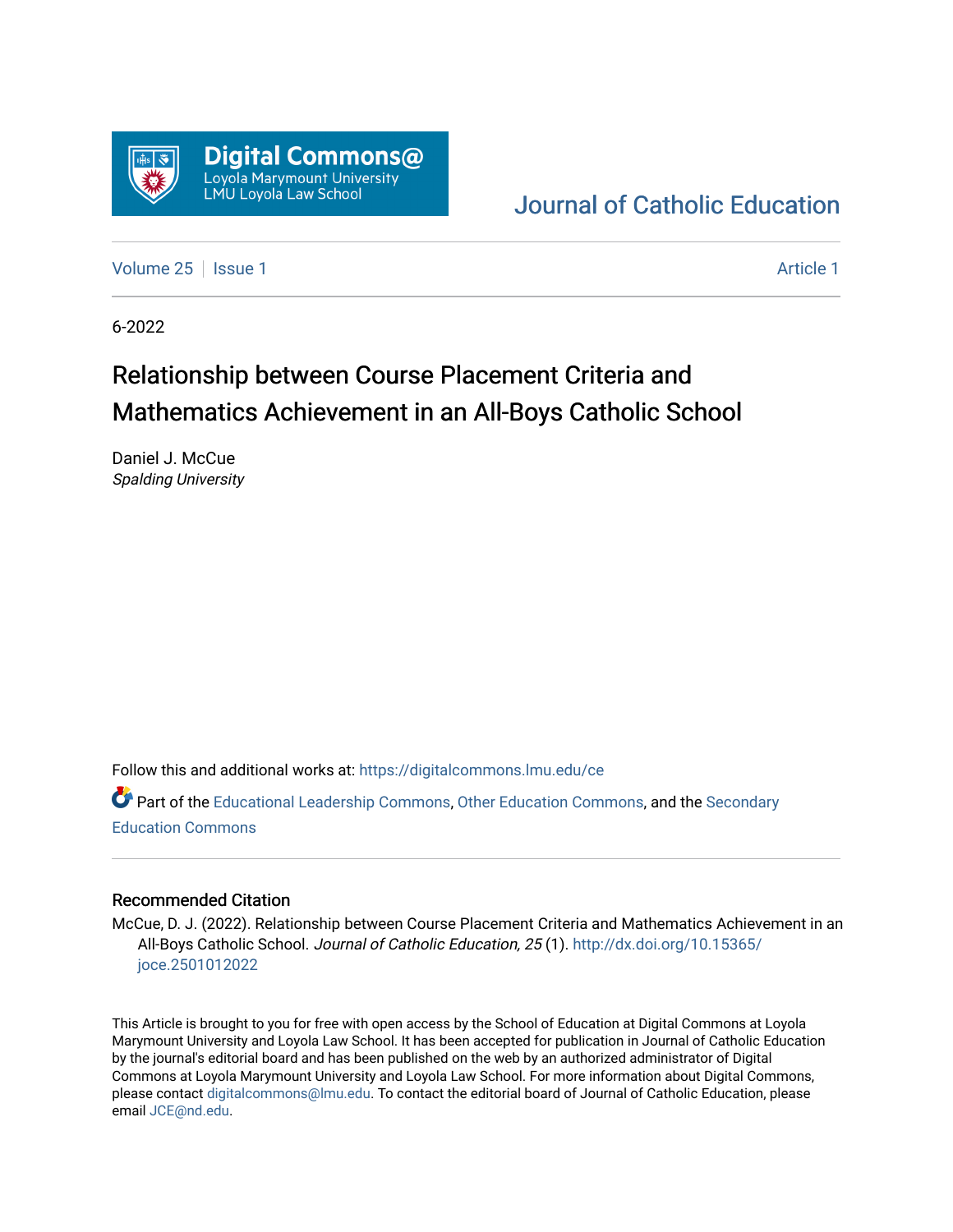# Relationship between Course Placement Criteria and Mathematics Achievement in an All-Boys Catholic School

# Cover Page Footnote

The author would like to thank Dr. Kristen Harris for help in developing the ideas for this study, Dr. Glenn Baete for his assistance with data analysis, and Dr. Tom Malewitz for his thoughtful feedback.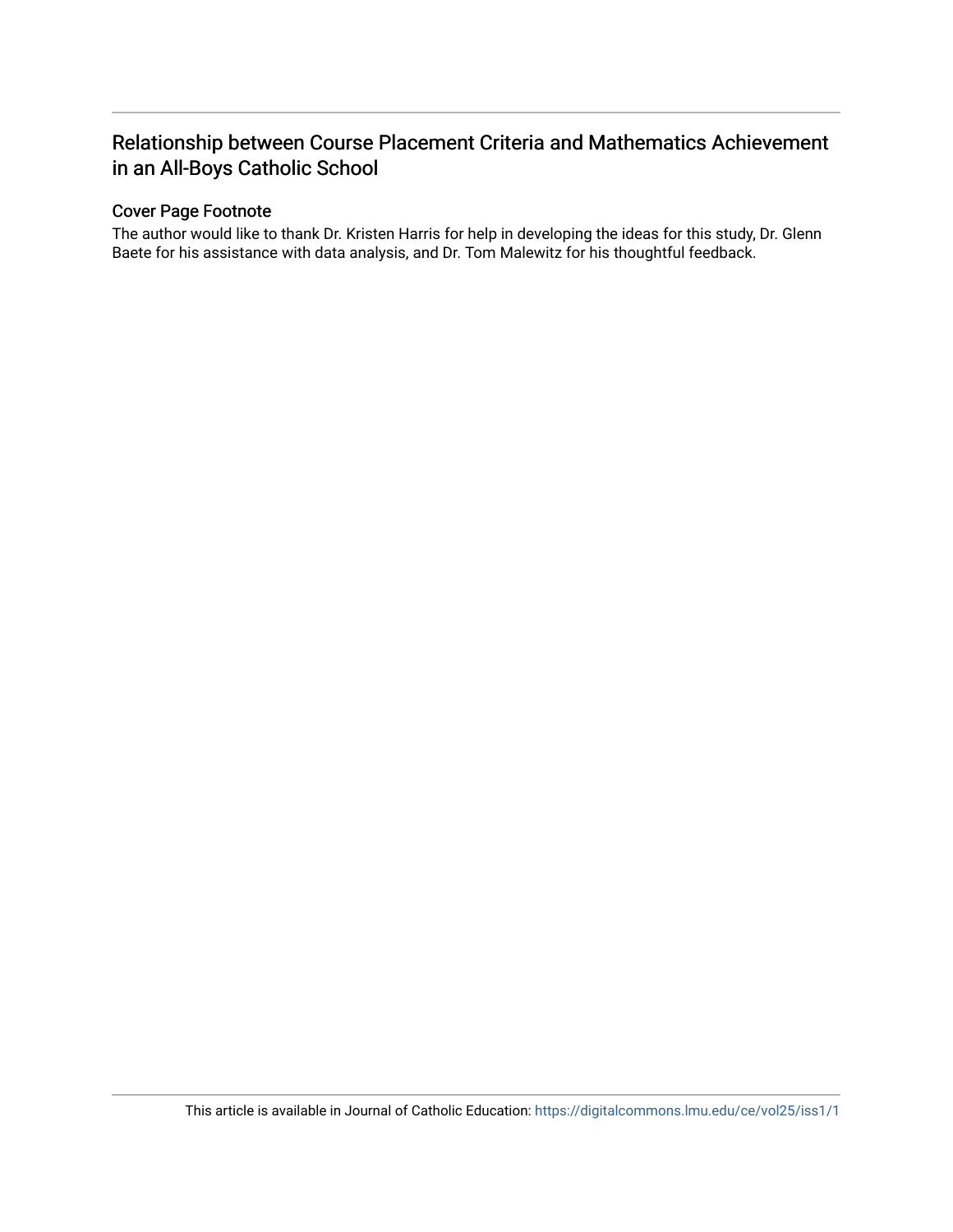*Journal of Catholic Education* Spring 2022, Volume 25, Issue 1, 1-22 This work is licensed under CC BY 4.0.  $(c)$   $(i)$ <https://doi.org/10.15365/joce.2501012022>



# **Relationship between Course Placement Criteria and Mathematics Achievement in an All-Boys Catholic School**

Daniel J. McCue<sup>1</sup>

**Abstract:** This study explored the mathematics course placement process for incoming students in an all-boys Catholic high school. The sequential nature of mathematics significantly impacts students' opportunity to learn; moreover, the mathematics course taken by a student during ninth grade can have far-reaching effects. Previous studies have found that ninth-grade students enrolled in Geometry, rather than Algebra 1, have a greater chance of completing advanced mathematics courses and experiencing increased mathematics success. Thus, adequately prepared students should be placed in Geometry whenever possible. To aid this effort, this study investigated whether a relationship exists between course placement criteria and future mathematics achievement. The study sample was comprised of students who graduated from the subject high school between 2015 and 2019 (N = 1067). The placement criteria examined were Acuity Algebra Proficiency Test results, High School Placement Test mathematics scores, and eighth-grade teacher recommendations. ACT mathematics scores were used as measures of success; binary logistic regression was utilized to determine strength of association between placement criteria and future mathematics achievement. Results indicate that Acuity test performance is strongly associated with future mathematics achievement, while combinations of placement criteria are more effective than individual course placement measures. Implications for further research are discussed.

**Keywords:** mathematics achievement, course placement, opportunity to learn, algebra for all, sequences of learning, single-sex education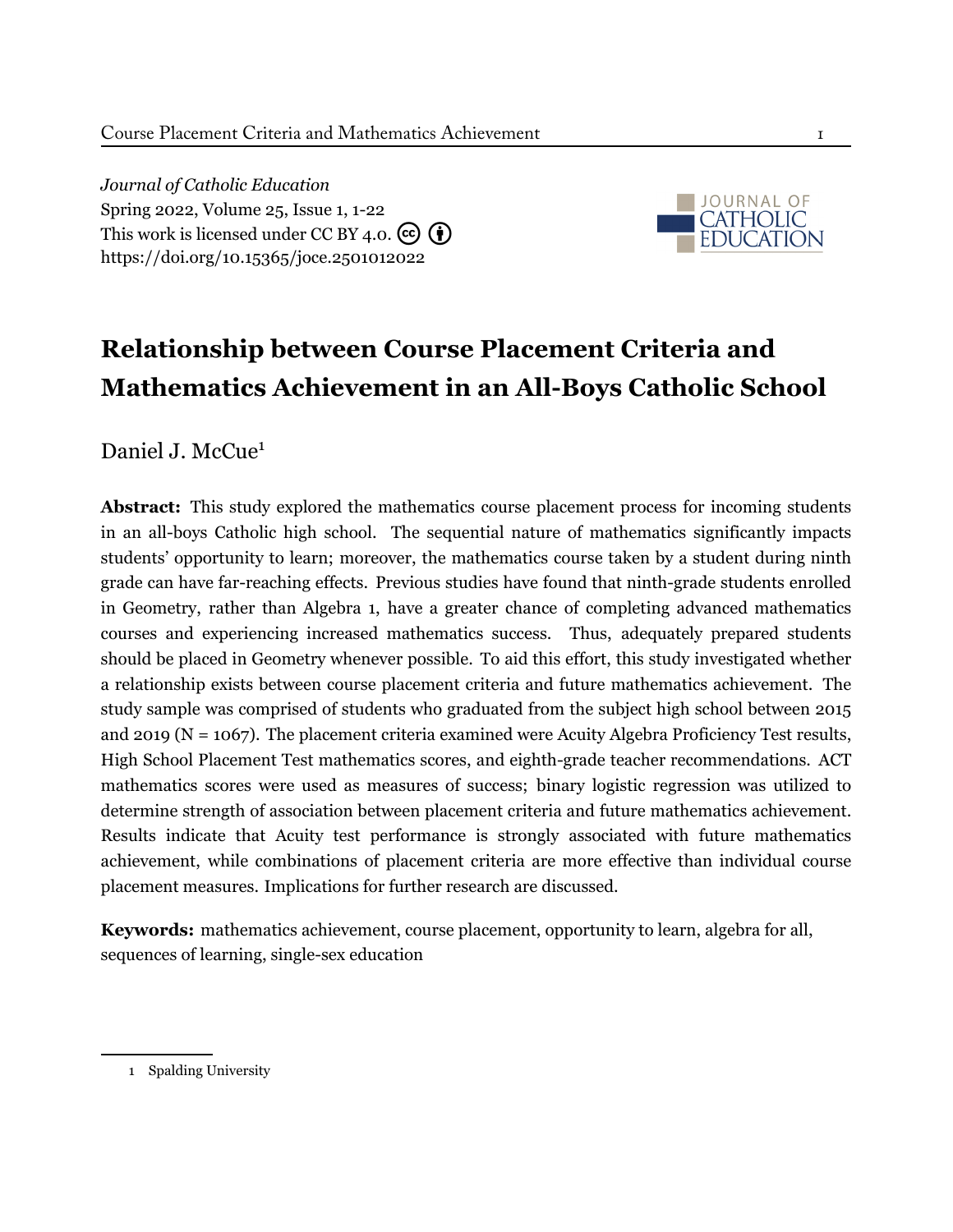s students advance from middle school to high school, a significant element in the<br>high school enrollment process is ninth-grade mathematics course placement. The<br>mathematics course taken by a student in ninth grade will o s students advance from middle school to high school, a significant element in the high school enrollment process is ninth-grade mathematics course placement. The mathematics course taken by a student in ninth grade will often have far-reaching effects. mathematics achievement [\(Smith](#page-18-0), [1996](#page-18-0)); success in Algebra 1 creates a pathway to higher-level mathematics. [Stevenson et al.](#page-18-1) ([1994\)](#page-18-1) note that the sequential nature of mathematics significantly impacts students' opportunities to learn. If students begin high school in Geometry rather than Algebra 1, they have a greater chance of progressing further along the mathematics course sequence and subsequently experiencing greater mathematics success [\(Champion & Mesa](#page-16-0), [2018\)](#page-16-0). Keeping students on-schedule within this accepted mathematics course sequence is crucial to both student mathematics achievement in high school as well as student success in STEM-related studies in higher education([Finkelstein et al., 2012\)](#page-17-0).

To address keeping students on-schedule, some educators and policy makers advocate an Algebra for All (AFA) approach, whereby students are exposed to Algebra 1 as early as possible. However, several studies have determined that the timing of student exposure to Algebra 1 is less significant than student preparedness for Algebra 1([Finkelstein et al.](#page-17-0), [2012](#page-17-0); [Liang et al.,](#page-18-2) [2012](#page-18-2); [Spielhagen](#page-18-3), [2006\)](#page-18-3). Thus, educators continue to seek a balance between pushing students into advanced ninth-grade mathematics courses and determining student preparedness to take these courses. This topic is of particular importance to Catholic schools, as declining enrollments require Catholic schools to work harder at recruiting students through demonstrated school effectiveness([Ariemma, 2012](#page-16-1)). Schools demonstrating the ability to consistently place students into challenging yet appropriate mathematics courses (subsequently setting those students up for future success) may realize a competitive advantage in their efforts to attract students.

From 2011 to 2019, a Catholic archdiocese in the midwestern United States administered the Acuity Algebra Proficiency Test in an attempt to measure students' Algebra 1 proficiency. Test results were used in combination with High School Placement Test (HSPT) scores, course grades, and teacher recommendations to determine ninth-grade course placement. The present study investigated the relationship between these course placement criteria and future mathematics success for students enrolled in an all-boys Catholic high school in the subject archdiocese. The study explored whether a significant relationship exists between the Acuity Algebra Proficiency Test and eventual mathematics achievement in high school, as measured by the American College Test (ACT). The study also examined other course placement measures (both individually and in multiple combinations) for any significant relationship between these placement measures and eventual high school mathematics achievement as measured by the ACT.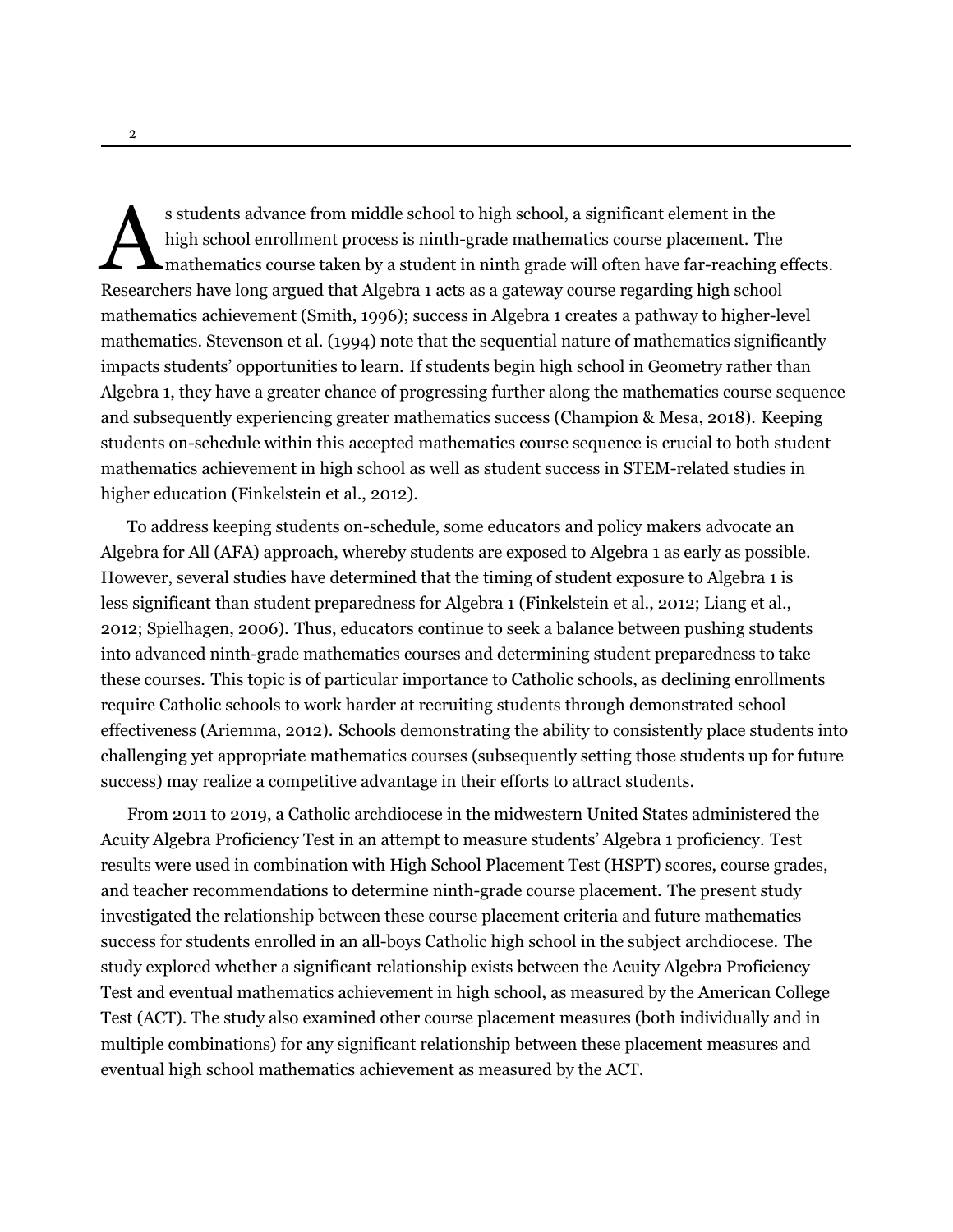# **Review of the Literature**

#### **The Sequential Nature of Mathematics Education**

Unlike many other academic subjects, mathematics education generally unfolds along a systematic sequence of courses that have been "nationally institutionalized without being federally prescribed" (Stevenson et al., 1994, p. 196). [Mcfarland](#page-18-4) [\(2006](#page-18-4)) identified two prevalent four-year mathematics course sequences for students in U.S. high schools. The standard sequence is typically a) Algebra 1, b) Geometry, c) Algebra 2, and d) Precalculus. The advanced sequence of courses is a) Geometry, b) Algebra 2, c) Precalculus, and d) Calculus.

Given the sequential nature of mathematics curricula, Algebra 1 is often viewed as a "gatekeeper" course [\(Dougherty](#page-17-1) et al., [2014](#page-17-1)). Students who take Algebra 1 in eighth grade and move into Geometry in ninth grade are at an advantage over students who are placed in Algebra 1 as ninthgrade students [\(Kurlaender](#page-18-5) & Jackson, [2012](#page-18-5); [Smith](#page-18-0), [1996](#page-18-0); [Stevenson](#page-18-1) et al., [1994](#page-18-1)). [Smith](#page-18-0) ([1996\)](#page-18-0) conducted a study of approximately 7,000 high school students to determine achievement differences between students who completed Algebra 1 in eighth grade versus ninth grade. She found that students who completed Algebra 1 in eighth grade rather than ninth grade a) were more likely to take Calculus in high school; b) were more likely to complete a mathematics course during senior year; and c) scored higher on a senior-year mathematics achievement test. Aligning with the earlier work of [Stevenson](#page-18-1) et al. ([1994\)](#page-18-1), [Smith](#page-18-0) [\(1996](#page-18-0)) concludes that completion of Algebra 1 in eighth grade functions as a "critical credential, regulating access to advanced coursework in mathematics" (p. 150).

Current research continues to validate the earlier work of [Smith](#page-18-0) ([1996](#page-18-0)) and [Stevenson](#page-18-1) et al. ([1994](#page-18-1)) regarding the relationship between ninth-grade mathematics course and future mathematics achievement. Using data from the High School Longitudinal Study, [Champion](#page-16-0) & Mesa [\(2018](#page-16-0)) examined a nationally representative sample of approximately 15,000 students and found a strong relationship between a student's ninth-grade mathematics course and the highest level of mathematics course taken. When compared to a student who starts high school in Algebra 1, a student who starts high school beyond Algebra 1 is over twice as likely to complete Precalculus and over eight times as likely to complete Calculus; thus, students who take Geometry in ninth grade are at an advantage over students who take Algebra 1. Many educators and policy makers therefore advocate for greater student access to Algebra 1 in eighth grade.

# **Algebra for All**

The push for greater and earlier student access to Algebra 1 began during the 1990s (Viadero, 2010). Educators and policy makers have increasingly viewed Algebra 1 as the gateway to future mathematics achievement. This increase in emphasis on Algebra 1 eventually became an educational movement known as "Algebra for All" (AFA), rooted in the idea that increased access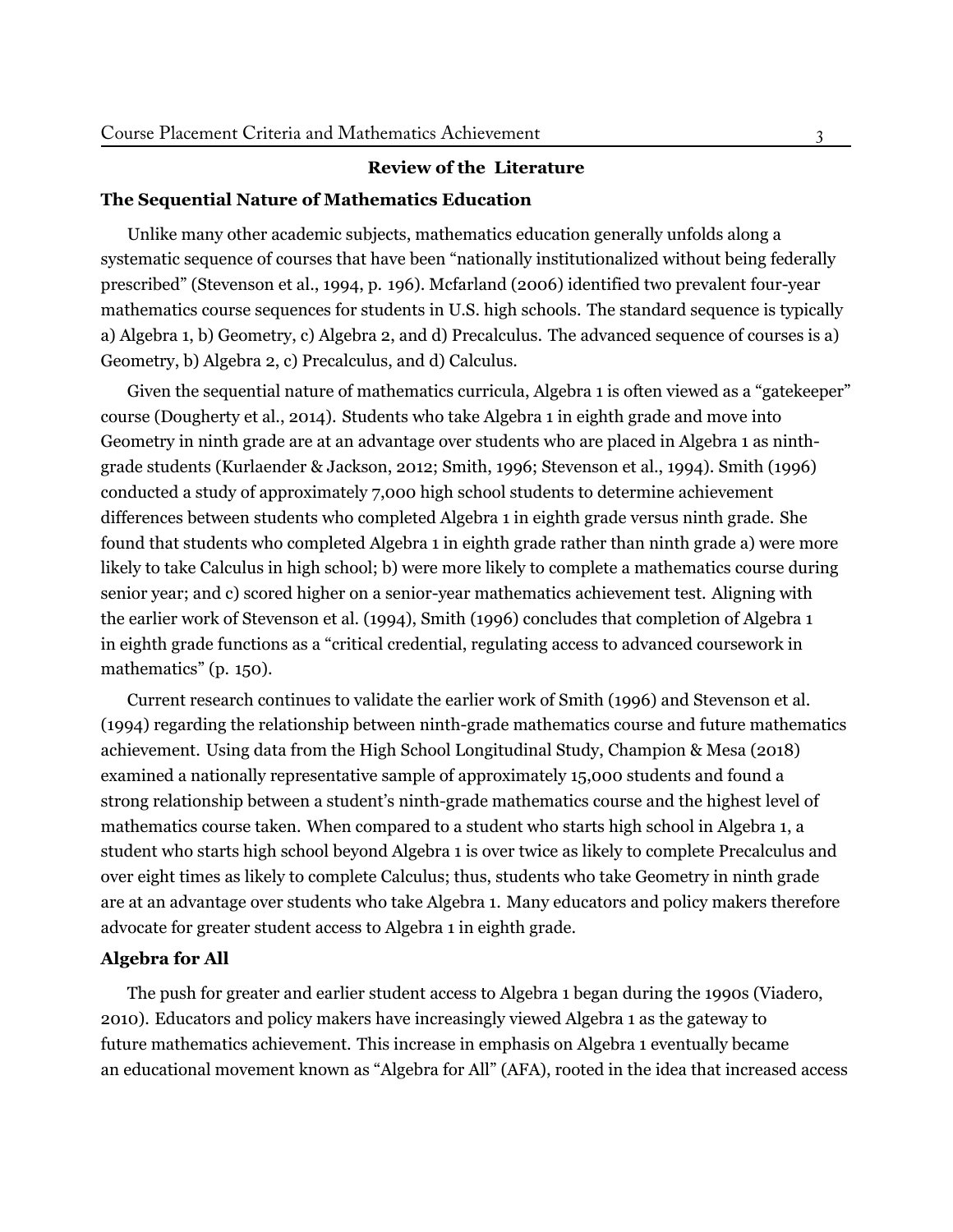to Algebra 1 leads to increased student performance in mathematics. In one of the earliest studies of AFA policy results, [Smith](#page-18-0) ([1996\)](#page-18-0) determined that students who took Algebra 1 in eighth grade generally advanced further in high school mathematics programs than students who took Algebra 1 in high school. However, this conclusion was strongly influenced by the highly sequential nature of mathematics curriculum in U.S. high schools [\(Smith, 1996](#page-18-0); [Stevenson et al., 1994](#page-18-1)). Nonetheless, the AFA movement continued to build momentum through the 1990s and well into the 2000s. In 2008, the National Mathematics Advisory Panel recommended that students should take Algebra 1 as early as possible, and that school districts should work to find ways to increase student enrollment in Algebra 1 during the eighth grade [\(Panel](#page-18-6), [2008\)](#page-18-6).

As student access to Algebra 1 began to increase, researchers began to study the effectiveness of the AFA approach. Research on the effectiveness of AFA is decidedly split. Several studies found that AFA affects students negatively [\(Allensworth et al.](#page-16-2), [2009;](#page-16-2) [Domina](#page-16-3), [2014;](#page-16-3) [Domina et al.](#page-17-2), [2015](#page-17-2); [Liang et al., 2012](#page-18-2)). Researchers have concluded that the results of an AFA approach may not be comparable across different settings, specifically pointing to the far-reaching effects that both students and schools experience as a result of increased eighth-grade Algebra 1 enrollment([Domina](#page-17-2) [et al.](#page-17-2), [2015\)](#page-17-2). Additionally, studies found that many unprepared students who were pushed into Algebra 1 experienced a decrease in mathematics achievement [\(Allensworth et al., 2009;](#page-16-2) [Domina,](#page-16-3) [2014](#page-16-3); [Liang et al., 2012\)](#page-18-2). In each of these scenarios, the AFA goal of increased Algebra 1 access took precedence over whether students were necessarily prepared to take Algebra 1. According to [Finkelstein et al. \(2012](#page-17-0)), the timing of a student's enrollment in Algebra 1 is less important than the student's preparedness to take Algebra 1, and schools should take care to only enroll students in Algebra 1 when students are ready to take it.

However, several studies have concluded that increasing access to Algebra 1 could lead to positive results. [Hallinan \(1991\)](#page-17-3) determined that tracking—grouping students by ability creates unequal learning opportunities for students, a result that supports an untracked AFA approach. [Burris et al. \(2004\)](#page-16-4) provide additional support for an untracked AFA approach; these researchers found that transforming a tracked grade school mathematics program into an untracked program led to increased student mathematics achievement in high school. [Spielhagen](#page-18-3) ([2006](#page-18-3)) studied the impact of taking Algebra 1 in eighth grade versus ninth grade by focusing on students with similar entrance credentials, some of whom were selected to take eighth-grade Algebra 1 and some of whom were not. Even when analyzing students with similar entrance credentials, the study found that students granted access to Algebra 1 in eighth grade demonstrated greater achievement in advanced mathematics courses, greater enrollment in advanced mathematics courses, and increased college attendance rates versus students who did not have access to Algebra 1 in eighth grade.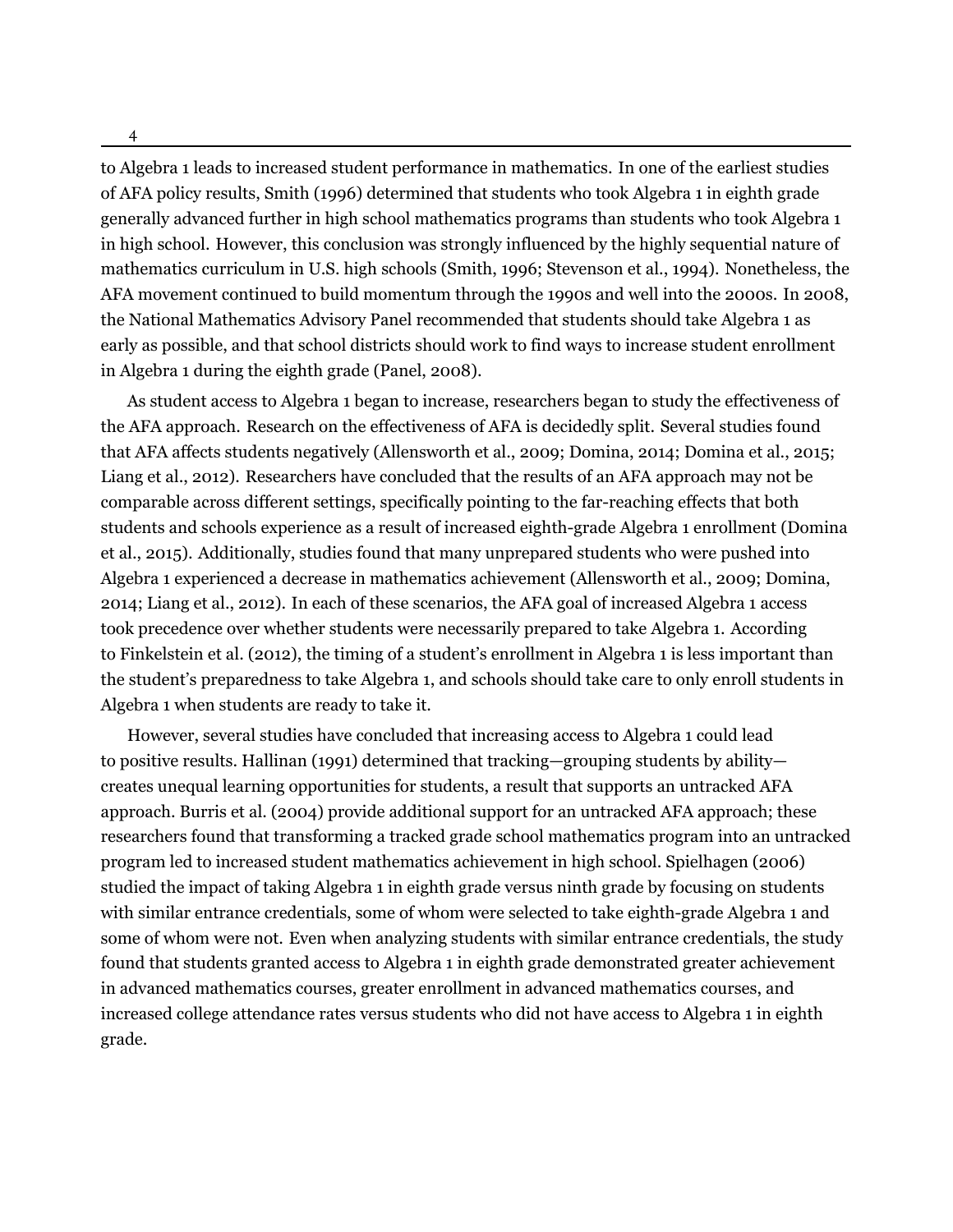#### **Student Placement into Ninth-Grade Mathematics Courses**

As the research demonstrates, no consensus exists regarding the effectiveness of AFA. However, an important takeaway from the literature is the need for educators to exercise caution when placing students into mathematics courses, as students who are placed incorrectly can be negatively impacted [\(Dougherty et al.](#page-17-1), [2014](#page-17-1); [Flexer, 1984\)](#page-17-4). As an example, a 2012 study of community colleges found that roughly one fourth of students placed in remedial mathematics classes could have been successful in college-level mathematics courses [\(Belfield & Crosta](#page-16-5), [2012\)](#page-16-5). These community colleges were using the ACT Compass test and the ACCUPLACER test from the College Board. In 2015, ACT decided to discontinue the Compass test due to the high number of community college students who were being placed inappropriately as a result of the test([Fain](#page-17-5), [2015](#page-17-5)). The study provides a cautionary note against using a single measure for course placement purposes.

#### **Assessing Algebra 1 Proficiency**

As noted, educators must exercise caution when deciding whether a student should take Algebra 1 or Geometry in ninth grade, as research clearly shows the far-reaching impact of the ninth-grade course assignment. As part of the course assignment process, student proficiency in Algebra 1 should be quantified as accurately as possible. However, educators must take care when using standardized test scores to measure student proficiency. [Koretz \(2008](#page-18-7)) notes that a standardized test score "is an estimate, and the true value lies within a band of uncertainty that surrounds the estimate obtained" (p. 23). Furthermore, [Dunne et al.](#page-17-6) ([2012](#page-17-6)) proposes that systemic summative assessment, while useful as a measure of an entire school or district, does not provide a useful measure of individual student proficiency; rather, this type of assessment should be used in conjunction with classroom-based measures to determine student proficiency. Additionally, [Huang](#page-17-7) [et al.](#page-17-7) ([2014](#page-17-7)) examined the efficacy of two standardized tests in determining mathematics course placement in California middle schools; results demonstrate that the tests were more effective at student course placement when viewed together rather than separately, supporting the practice of not relying on a single standardized measure of proficiency([Dunne et al.](#page-17-6), [2012](#page-17-6); [Ketterlin-Geller](#page-17-8) [et al.](#page-17-8), [2018\)](#page-17-8).

Regardless of the measure(s) of proficiency used, some students will be forced to repeat Algebra 1. Educators must work to avoid unnecessary repetition of Algebra 1 whenever possible. [Fong](#page-17-9) [et al.](#page-17-9) ([2014](#page-17-9)) examined the performance of California students who repeated Algebra 1 and found that unnecessary repetition of Algebra 1 can negatively impact student achievement. [Schiller and](#page-18-8) [Hunt](#page-18-8) ([2011](#page-18-8)) conclude that many students are forced to repeat Algebra 1 in high school due to a lack of appropriate coordination and trust between the high schools and middle schools. Thus, communication between schools is an important component of the placement process.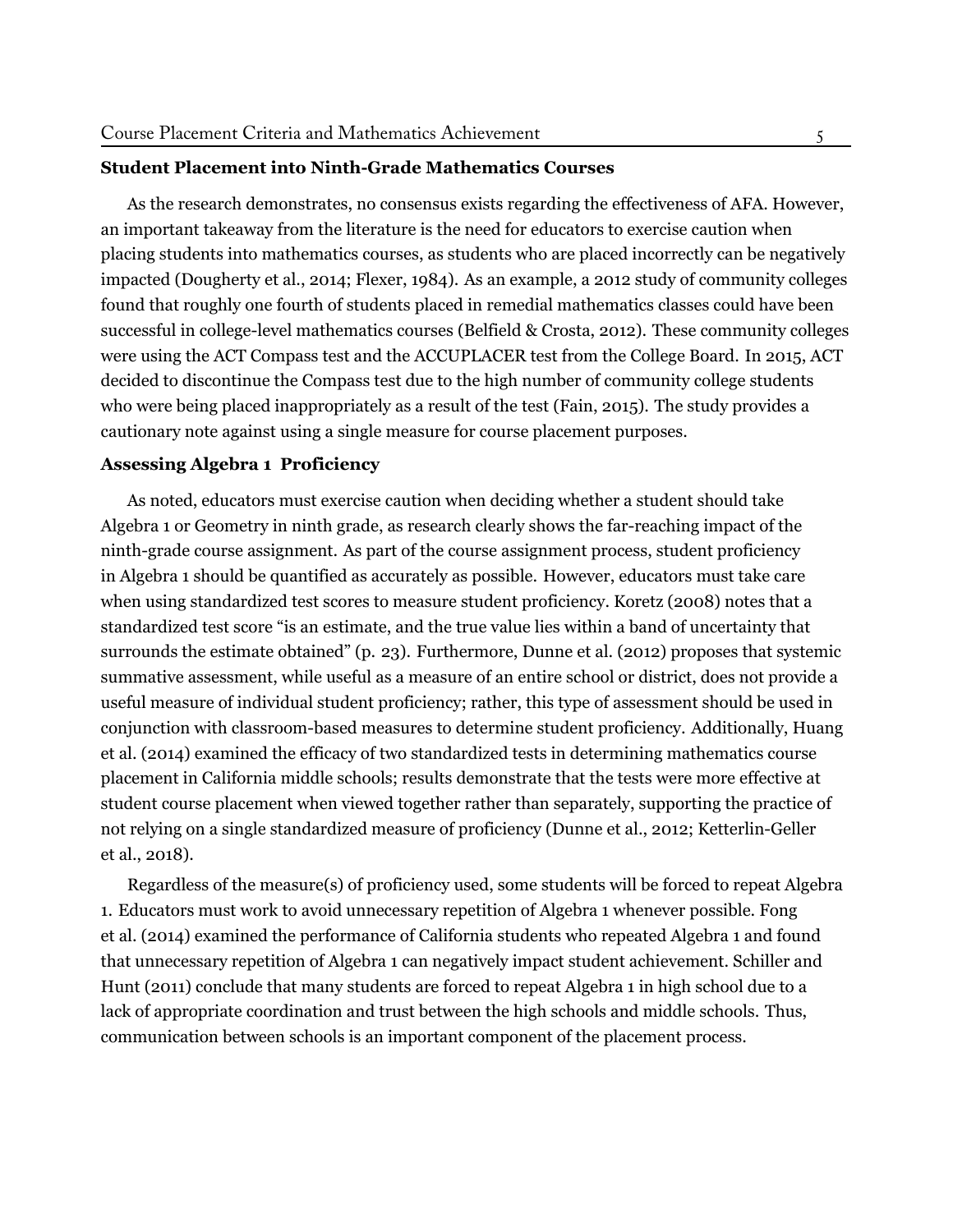#### **Acuity Algebra**

The Acuity Algebra Proficiency Test is a standardized measure of student proficiency in Algebra 1; the test was created in 2007 by CTB/McGraw-Hill([Newswire](#page-18-9), [2007\)](#page-18-9). The Acuity Algebra Proficiency Test is a 32-item test that measures algebra proficiency and student preparedness to move into advanced mathematics courses. The Acuity system was highly lauded when it was launched; the Software and Information Industry Association honored Acuity as the "Best Student Assessment Solution" in 2009 and 2010([Newswire, 2010\)](#page-18-10). However, evaluations of Acuity's efficacy have been difficult to locate; several efficacy studies that have been located were funded by CTB/McGraw-Hill, the parent company of the Acuitysystem. One such study [\(Wayman](#page--1-0) [et al.](#page--1-0), [2009](#page--1-0)) determined that Acuity is "a powerful, effective system with great potential to provide added knowledge to teachers" (p. 30). An independent study of 59 Indiana elementary schools found Acuity to have a positive effect on mathematics achievement when used as an interim assessment([Konstantopoulos et al., 2013\)](#page-18-11). In 2015, CTB/McGraw-Hill sold off its summative testing divisions in order to focus on classroom-level resources for students and teachers([Cavanaugh](#page-16-6), [2015](#page-16-6)). Very little information concerning Acuity has been published since 2015.

#### **Key Conclusions from the Literature**

One important conclusion from this review of the literature concerns the far-reaching impact of ninth-grade mathematics placement; the sequential nature of mathematics curricula sets students on a relatively fixed path based on the mathematics course they take in ninth grade. Another conclusion is the lack of consensus surrounding the AFA approach to mathematics education. Some studies have found the approach beneficial to students; other studies have demonstrated that the approach negatively impacts student achievement. This lack of consensus points to the need to address both access and aptitude when placing students in algebra courses [\(Spielhagen, 2006\)](#page-18-3). A final conclusion from the research involves the measurement of student proficiency in algebra. Rather than relying on a single summative assessment, studies used several measures to determine student proficiency.

The present study examined the process currently used to place students in ninth-grade mathematics classes at an all-boys Catholic high school in the midwestern United States. From 2011 to 2019, the Acuity Algebra Proficiency Test was used as part of the ninth-grade mathematics course placement process by the subject high school as well as by other high schools in the same Catholic archdiocese. As noted above, the Acuity test has since been discontinued by McGraw-Hill; this has required the subject archdiocese and other users of Acuity to identify a new test or process for measuring algebra proficiency. However, the question remains as to whether Acuity was a useful tool for assessing algebra proficiency. This study addressed the following research questions: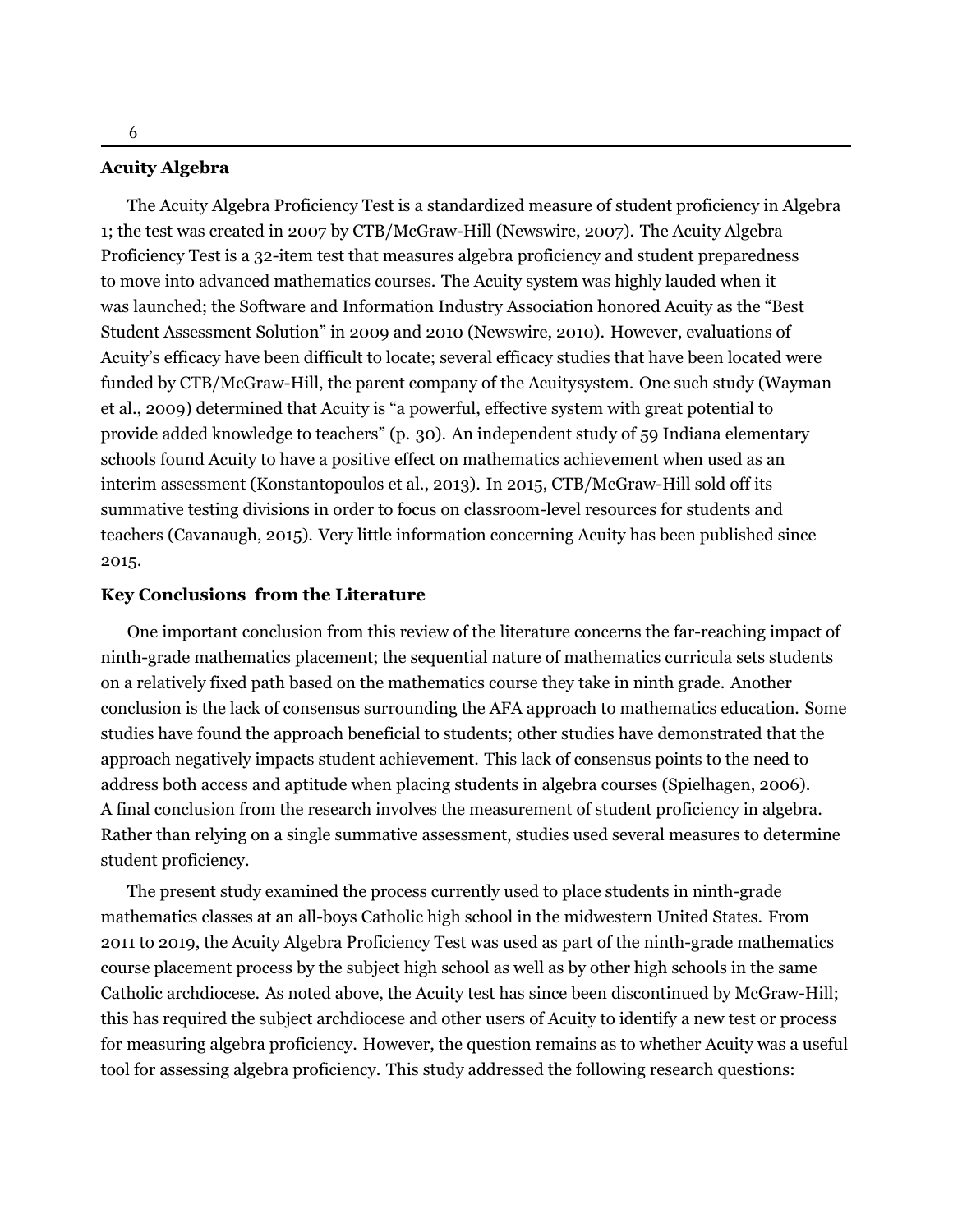- 1. Does a relationship exist between the Acuity Algebra Proficiency Test and mathematics achievement as measured by the ACT for students enrolled in an all-boys Catholic high school?
- 2. What combination of course placement metrics is most strongly associated with future mathematics achievement as measured by the ACT for students enrolled in an all-boys Catholic high school?

#### **Methods**

The structure of this study was influenced by the earlier work of [Domina](#page-16-3) ([2014\)](#page-16-3) and [Huang](#page-17-7) [et al.](#page-17-7) ([2014](#page-17-7)). These studies investigated both the use of standardized test results to determine student placement in eighth-grade Algebra 1 as well as student success in that course. By contrast, the research for this study consisted of a quantitative analysis of data related to ninth-grade mathematics course placement and subsequent mathematics achievement for students in the subject high school as measured by ACT score. Data sources related to student mathematics course placement included a) Acuity test data, b) eighth-grade teacher recommendations, and c) student mathematics scores on the HSPT, a popular private school placement test. Subsequent student achievement in high school mathematics was measured by ACT mathematics scores. Catholic schools often convince potential students to attend based on the promise of rigorous academic preparation, and ACT scores are an important component of this. Furthermore, a study by [Fleming](#page-17-10) [et al.](#page-17-10) ([2018\)](#page-17-10) found that Catholic school students experience greater post-secondary success than their public school counterparts. Given that robust ACT scores are often necessary to continue on the post-secondary path, the use of ACT scores as a measure of mathematics achievement seemed reasonable.

# **Participants and Data Collection**

This study used archival data obtained from the subject high school. Data consisted of a convenience sample of all available students who enrolled in the subject high school from 2011 to 2015 and graduated between 2015 and 2019. The following archival data were collected from the subject high school's database: a) Acuity Algebra Proficiency test scores, b) HSPT mathematics scores, c) eighth-grade teacher recommendations for ninth-grade mathematics course, and d) ACT mathematics scores. The initial data set produced a sample size of  $N = 2,118$  based on HSPT mathematics scores. However, all these students did not end up enrolling at the subject high school. Additionally, several students across all five years of the sample had incomplete data sets; these students were eliminated from the sample, resulting in a final sample size of  $N = 1,067$ .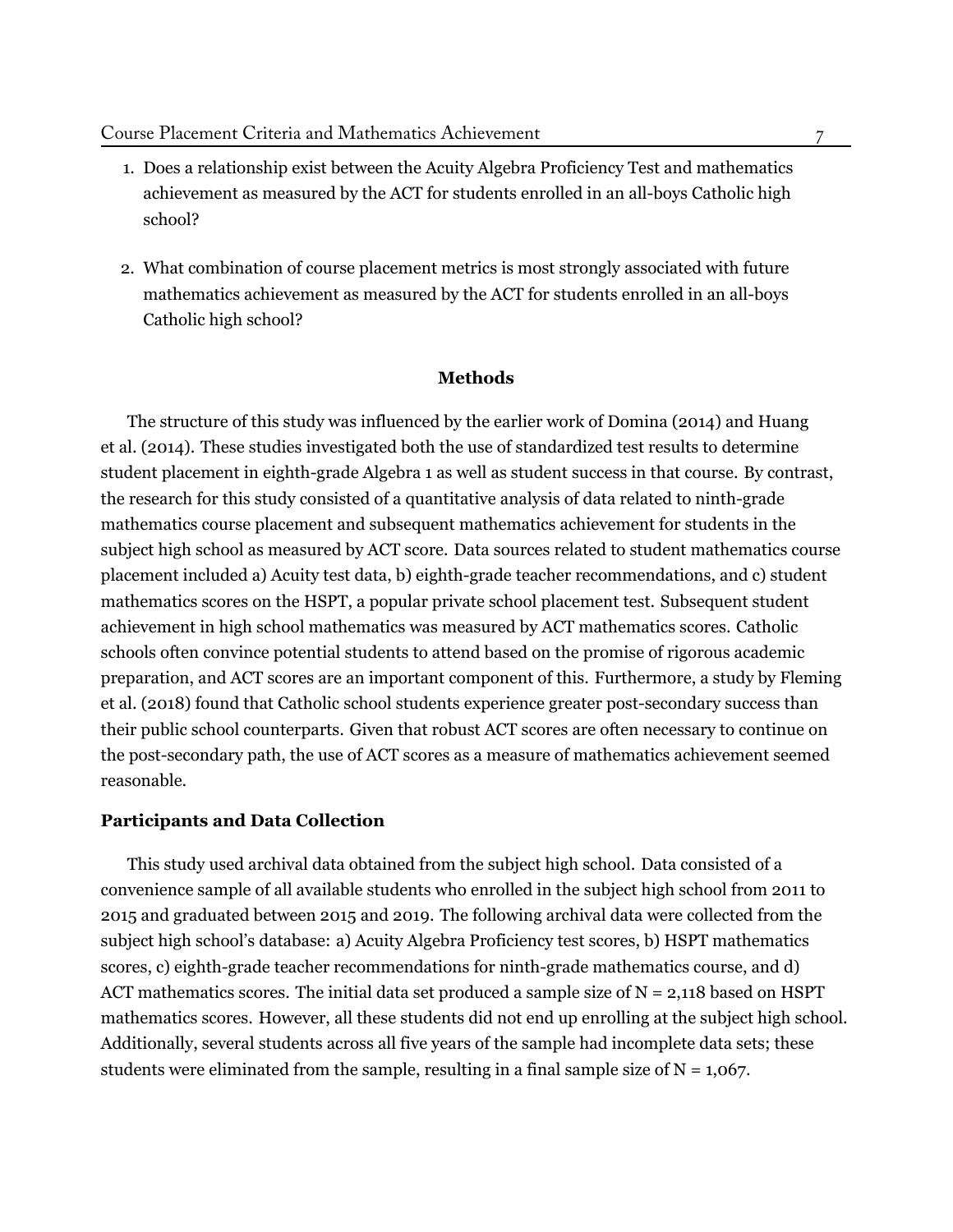#### **Data Analysis**

This study investigated how different placement criteria relate to student mathematics achievement. Placement criteria were examined individually and in multiple combinations. For this reason, a series of binary logistic regression (BLR) models were used to analyze the relative influence each predictor variable had on the selected outcome measure. The logistic regression models also provided a probability of success given a specific set of predictor variable inputs.

# **Predictor Variables**

The predictor variables in this study were the criteria used for ninth-grade mathematics course placement: a) Acuity test score, b) HSPT mathematics score, and c) eighth-grade teacher recommendation. In SPSS, these variables were coded as *Acuity*, *HSPT,* and *Rec*, respectively. The *Acuity* test contains 32 questions; scores are reported both as a scale score and as the number of questions answered correctly. Since the BLR models describe how a single-unit increase in a predictor variable affects the likelihood of achieving a given outcome, it made sense to use the number of questions answered correctly for the *Acuity* predictor variable. The HSPT mathematics score is a standard score reported by the Scholastic Testing Service (STS), ranging from 200 to 800. The *HSPT* predictor variable used this standard score. Finally, eighth-grade teachers were able to recommend students for five different courses: a) Algebra 1, b) Honors Algebra 1, c) Geometry, d) Honors Geometry, and e) Advanced Honors Geometry/Algebra 2. For the purpose of this study, these recommendations were separated into two groups: a) Algebra 1 and b) Geometry. The *Rec* predictor variable was coded as a binary variable, where an Algebra 1 recommendation was coded as *Rec* = 0 and a Geometry recommendation was coded as *Rec* = 1. Descriptive statistics for student data are displayed in Table 1.

# **Dependent Variable**

The dependent variable in this study was student mathematics achievement as defined by student ACT mathematics scores. According to T Theaker and [Johnson](#page-18-12) [\(2012\)](#page-18-12), students seeking admission to a four-year state university should strive for a benchmark ACT score of 24 out of 36. Additionally, students seeking admission to top-tier public universities should strive for a benchmark score of 29, and students seeking admission to top-ranked universities (such as Ivy League schools) should strive for a benchmark of 32.

These benchmark scores were addressed individually to measure different levels of mathematics success. All BLR analyses were conducted three separate times in order to utilize the three different ACT benchmark scores. ACT benchmark scores were converted into binary output for the BLR models. When an ACT score of 24 was used as the outcome measure, all students with an ACT score greater than or equal to 24 were coded in SPSS as *ACT24* = 1 while students with a score below 24 were coded as *ACT24* = 0. When ACT scores of 29 and 32 were used as the outcome measure,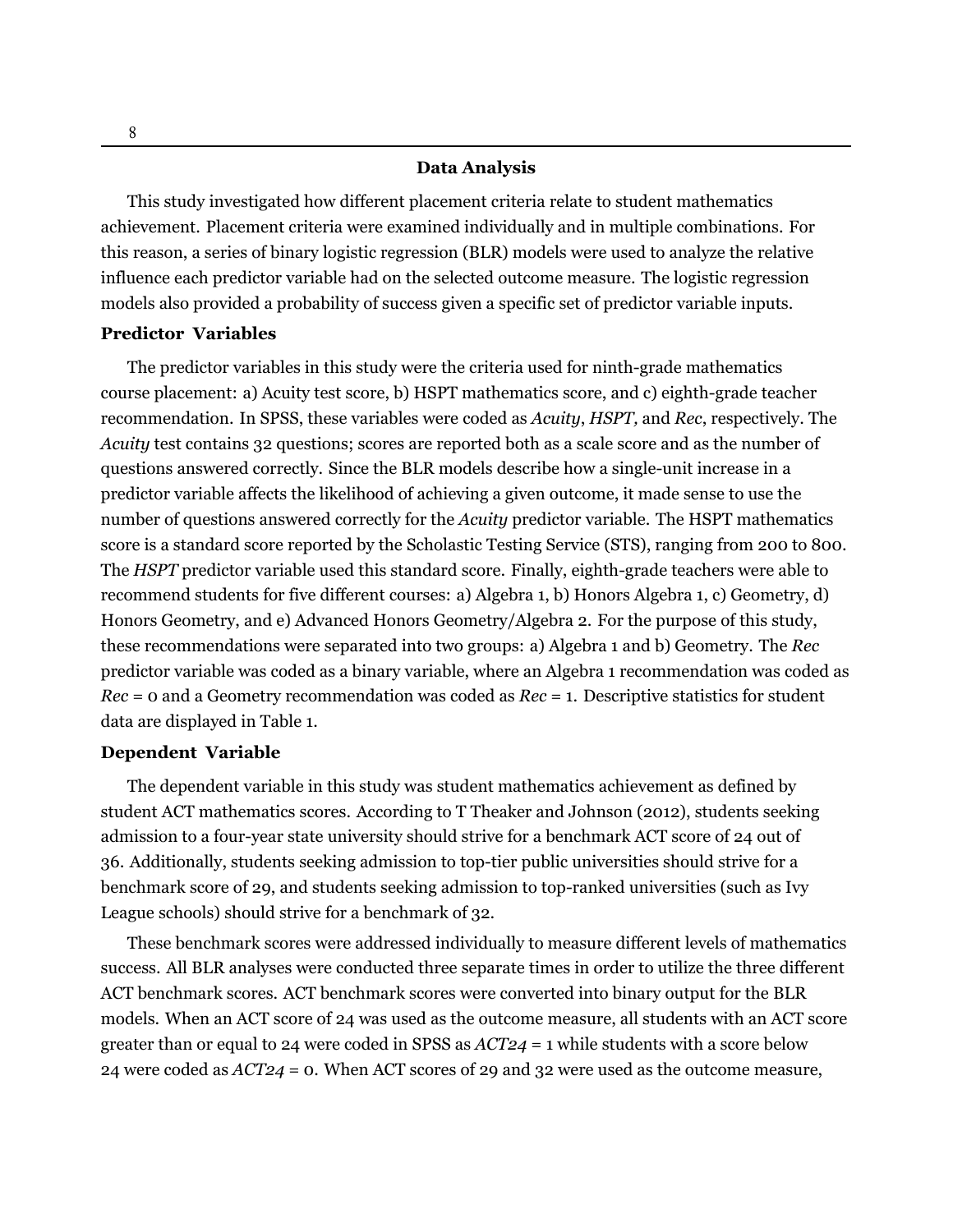students were coded in SPSS in a similar manner for the outcome variables *ACT29* and A*CT32*, respectively.

# **BLR Models**

In the first set of BLR analyses, the *Acuity* predictor variable was considered individually to determine whether a relationship existed between student performance on the Acuity test and future success in mathematics. Three different models were created, one for each ACT benchmark score. In the second set of BLR analyses, all three predictor variables were considered individually in order to examine how strongly each course placement measure was associated with future ACT performance, measured once again by three different benchmarks. Finally, the third set of BLR analyses utilized all possible combinations of the predictor variables to examine how strongly each combination of course placement measures was associated with future ACT performance. Equation 1 displays the general equation used for the different BLR analyses:

$$
log\left(\frac{p}{1-p}\right) = \theta_0 + \theta_1 \times (predictor 1) + \theta_2 \times (predictor 2) + \theta_3 \times (predictor 3)
$$
 (1)

When placement criteria were examined individually, Equation 1 contained only one predictor term. When placement criteria were examined in combinations, the second and third predictor terms were included as necessary. Once the BLR model generated the appropriate *β* coefficients, a *probability of success* could be calculated for a given set of input criteria. Equation 2 displays how this probability of success was calculated:

$$
p = \frac{e^{\beta_0 + \beta_1 \times (predictor 1) + \beta_2 \times (predictor 2) + \beta_3 \times (predictor 3)}}{1 + e^{\beta_0 + \beta_1 \times (predictor 1) + \beta_2 \times (predictor 2) + \beta_3 \times (predictor 3)}}
$$
(2)

#### **Results**

# **Relationship Between Acuity and Mathematics Outcomes**

To determine whether a relationship existed between *Acuity* test scores and future mathematics success, a series of three BLR models were created using Acuity as the predictor variable. Each BLR model used a different ACT benchmark (24, 29, and 32) as the outcome measure. For each outcome measure, a base (null) model was created using no predictor variables. This base model was then compared to the final BLR model to determine whether using the *Acuity* predictor variable was an improvement over using no predictor variable. Data were analyzed using SPSS data analysis software. The results of these analyses can be found in Tables 2, 3, and 4. Table 2 displays the results for an ACT benchmark of 24, while Tables 3 and 4 display the results for benchmarks of 29 and 32, respectively. For each table, the first row displays the base model while the second row displays the model with the *Acuity* predictor variable.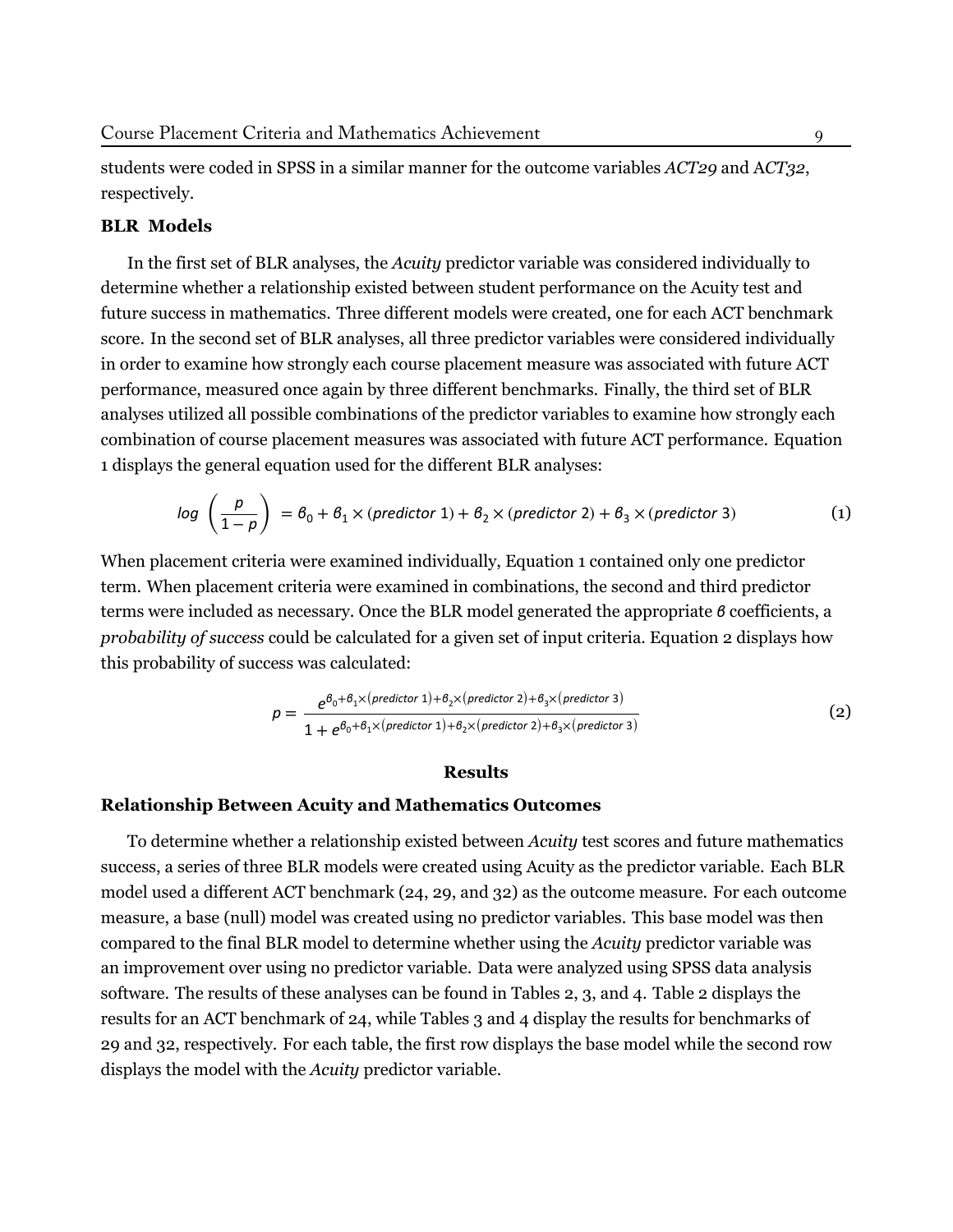To assess goodness of fit for the three *Acuity* predictor models, the SPSS Omnibus Test of Model Coefficients was employed. For all three predictor models,  $\chi^2$  values were found to be significant ( $p < 0.05$ ); thus, all three models fit the data well. Further examination of the  $\chi^2$  values revealed additional information. The SPSS software uses a difference of -2 log likelihood (-2LL) values to determine a *χ* <sup>2</sup> value for these BLR models. A higher *χ* <sup>2</sup>value indicates a greater improvement over the base model. For each of the three outcome measures, the -2LL value was lower for the final model than for the base model, which indicated that the predictor models all provided a better fit for the data than the base models. However, all three models did not demonstrate the same level of improvement over the base model. The predictor models for ACT benchmarks of 24, 29, and 32 had *χ* <sup>2</sup>values of 469.15, 461.65, and 280.94, respectively. This means that the *Acuity* predictor model showed greater improvement over the base model for outcome measures of 24 and 29 than for an outcome measure of 32.

This result is consistent with the predictive accuracy of each model as determined by SPSS. When compared against the student data set, the *Acuity* model correctly predicted student achievement of the first benchmark (ACT > 24) 80.1% of the time, which was 12.5% better than the base model with no predictors. For a benchmark of 29, the predictor model was accurate 83.5% of the time, which was 9.6% better than the base model's performance. Finally, the predictor model performed 2.6% better than the base model for a benchmark score of 32 (predictor model accuracy = 89.3%). Thus, in all three cases, the *Acuity* model performed better than the base model with no predictors. However, similar to the *χ* 2 comparison, the *Acuity* models for outcome measures of 24 and 29 showed greater improvement over the base model than for an outcome measure of 32. Further supporting this result, the Nagelkerke  $R^2$  for outcome measures of 24 and 29 were 0.497 and 0.515, respectively, indicating that these models explained approximately 50% of the variance in the data. The Nagelkerke  $R^2$  for the outcome measure of 32 was 0.426, meaning that even though this model explained around 43% of the variance in the data, it still did not perform as well as the *Acuity* models for outcome measures of 24 and 29.

Based on the BLR analyses, the *β* coefficient for the *Acuity* predictor variable was found to have significance in all three predictor models (p < 0.001). The odds ratios for each *β* ranged from 1.414 for ACT > 24 to 1.372 for ACT > 32. This means that, across the three BLR models, an increase of 1 correct question on the Acuity test corresponded to an increase of approximately 40% in the odds of reaching a given benchmark. These results were consistent across the three different outcome measures, implying that there was in fact a strong relationship between Acuity performance and future mathematics achievement as measured by ACT score.

The probability of a student reaching a particular ACT benchmark was calculated using Equation 2. The Acuity technical manual states that answering 17 or more questions correctly demonstrates "high mastery," while answering 8 to 16 questions correctly demonstrates "moderate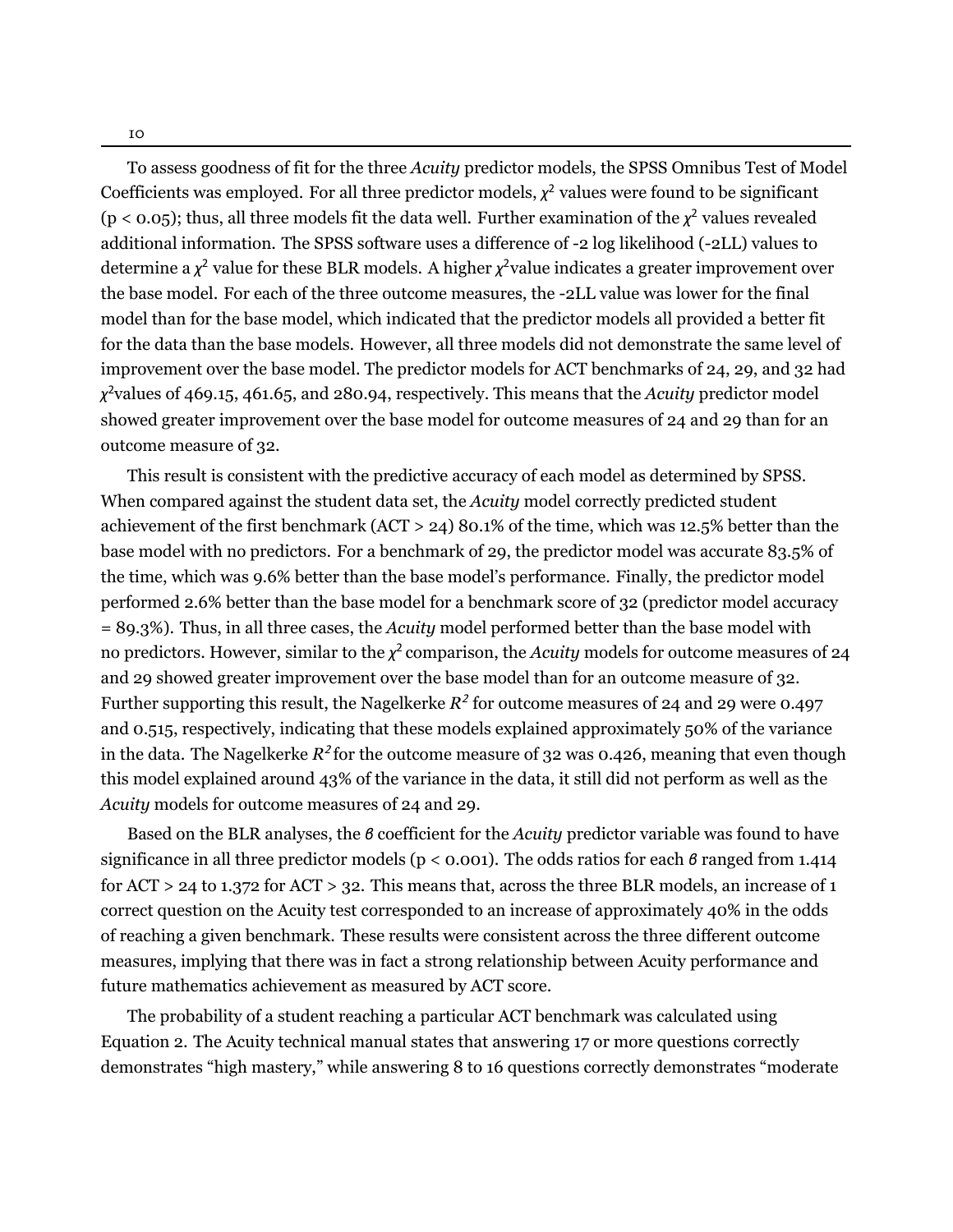mastery" ([CTB/Mcgraw-Hill.,](#page-16-7) [2007](#page-16-7)). Based on the results of the BLR analysis, a student answering 17 questions correctly on Acuity had an 82% probability of achieving an ACT score of 24 while a student scoring answering 16 questions correctly still had a 76% probability of achieving the same ACT score.

#### **Placement Criteria Examined Individually**

Next, all three predictor variables were considered individually in order to examine how strongly each course placement measure was associated with future success in mathematics. Additional BLR models were created using *HSPT* and *Rec* as individual predictors. Like the BLR models for the *Acuity* predictor, these additional BLR models for *HSPT* and *Rec* were created in groups of three, utilizing the same three ACT benchmarks as the outcome measure; in total, nine BLR models were considered. The results of these additional BLR models are displayed in Tables 2, 3, and 4. The first row of each table presents the base model for a given outcome measure; the next three rows display the results of the BLR analyses for the individual predictor variables based on the given outcome measure.

All nine predictor models were found to have significance regarding goodness of fit according to *χ* <sup>2</sup> values from the Omnibus Test of Coefficients (p < 0.001). Additionally, all *β* coefficients for the predictor variables were found to have significance in all nine predictor models ( $p < 0.001$ ) based on Wald *χ*<sup>2</sup>). Based on -2LL values, all models showed improvement over the base model, with the *HSPT* predictor consistently showing the greatest improvement and the *Rec* predictor consistently showing the least improvement. This trend continued when comparing the Nagelkerke *R* <sup>2</sup> values for each model. Across the three outcome measures, the *HSPT* predictor explained between 45% and 55% of the variance in the data, the *Acuity* predictor explained between 43% and 52% of the variance, and the *Rec* predictor explained between 23% and 37% of the variance. Based on these results, Acuity results and *HSPT* scores both proved to be stronger predictors than teacher recommendation when looking at -2LL values and Nagelkerke *R* <sup>2</sup> values.

Similar results were seen when examining the predictive accuracy of the models relative to the data: *HSPT* consistently performed the best while *Rec* performed the worst. The greatest discrepancy in predicative accuracy occurred for an outcome measure of 29; the HSPT model achieved a predictive accuracy of 84.2%, while the *Rec* model was only accurate 73.9% of the time. Furthermore, for outcome measures of 29 and 32, the teacher recommendation predictor showed no improvement in predictive accuracy over the base model.

Looking more closely at *Acuity* and *HSPT*, it is clear that they both performed well as predictors. For outcome measures of 29 and 32, *Acuity* and *HSPT* produced extremely similar results for predictive accuracy relative to the data set, with *HSPT* performing slightly better in both cases. The only substantial difference in the two predictors occurred for the ACT benchmark of 24, where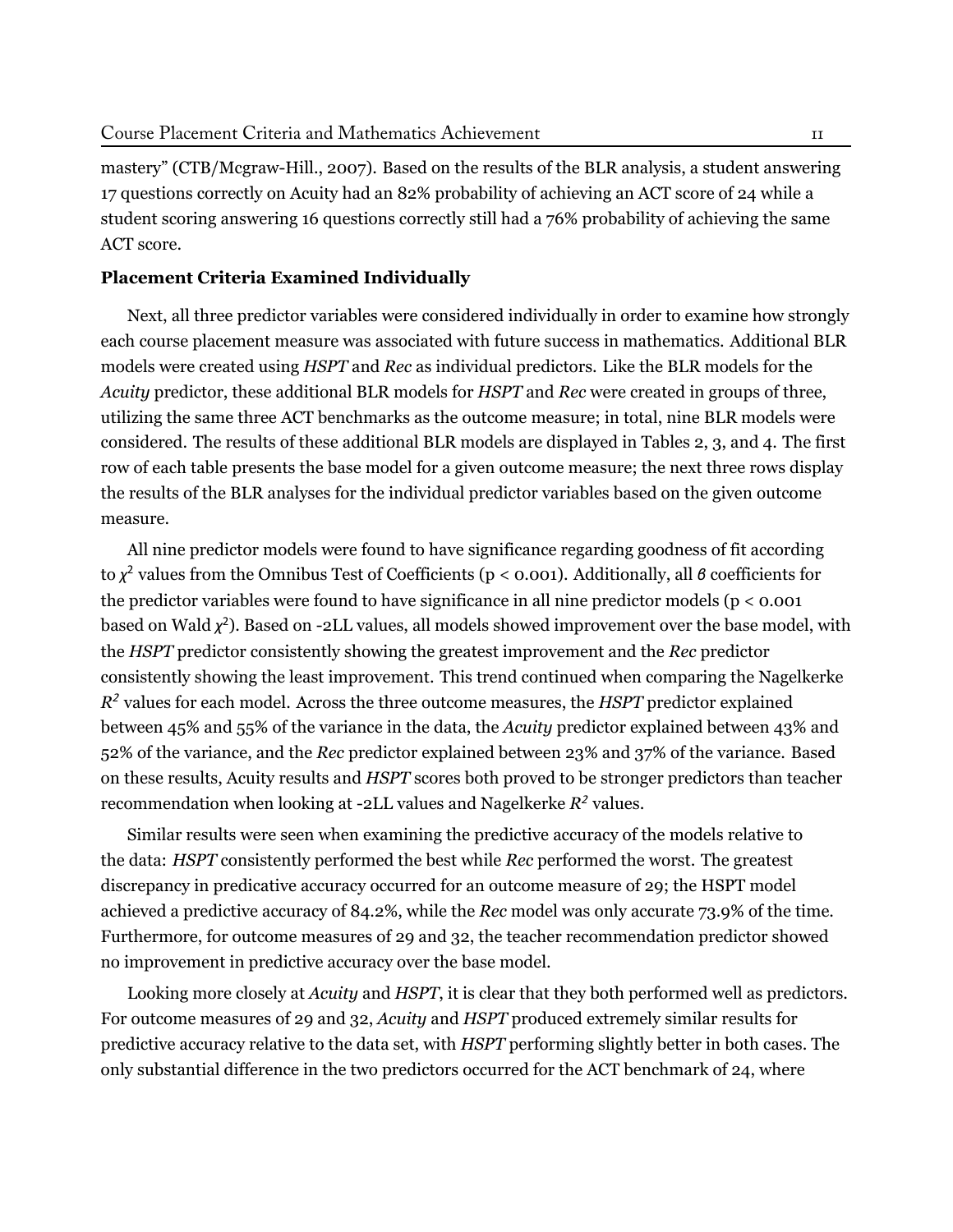HSPT performed measurably better than *Acuity* according to Nagelkerke *R* 2 (0.552 vs. 0497), *χ* 2 (537.413 vs. 469.145), and predictive accuracy (82.8% vs. 80.1%).

While the predictor models based on the *Rec* variable did not demonstrate the same level of predictive accuracy as the *Acuity* or *HSPT* predictors, these models did yield important results. The odds ratios for the three *Rec* predictor variables indicated that students who were recommended for Geometry were 15.6 times more likely (ACT  $\geq$  24), 18.1 times more likely (ACT  $\geq$  29), and 20.1 times more likely (ACT  $\geq$  32) to achieve a given ACT score than students recommended for Algebra 1. These results agree with prior research on the advantage of enrolling in Geometry in ninth grade instead of Algebra 1 [\(Champion](#page-16-0) & Mesa, [2018](#page-16-0); [Kurlaender](#page-18-5) & Jackson, [2012](#page-18-5); [Smith](#page-18-0), [1996](#page-18-0); [Stevenson](#page-18-1) et [al.](#page-18-1), [1994\)](#page-18-1).

One final note for this section: As the ACT benchmark increased, all models showed a general decrease in improvement over the base model when looking at -2LL values, Nagelkerke  $R^2$ , and predictive accuracy. The only exception was the Nagelkerke *R* 2 value for the *Acuity* predictor, which increased from 0.497 to 0.515 when the ACT benchmark was increased from 24 to 29.

# **Combinations of Placement Criteria**

Finally, the three predictors were analyzed in different combinations to examine whether any combinations of placement criteria were strongly associated with future mathematics success. Four additional BLR predictor models were created for each of the three different ACT benchmarks. The results of these additional BLR models are displayed in Tables 2, 3, and 4. The first row of each table presents the base model for a given outcome measure; the next three rows display the results of the BLR analyses for the individual predictor variables; and the final four rows display the results of the BLR analyses for different combinations of the predictor variables.

When considering the 12 new BLR models created with predictor variable combinations, all 12 models were found to have significance regarding goodness of fit according to  $\chi^2$  values from the Omnibus Test of Coefficients (p < 0.001). Additionally, all *β* coefficients for the predictor variables were found to have significance in all predictor models (p < 0.05 based on Wald  $\chi^2$ ), with one exception: the *β* coefficient for *Rec* in the *Acuity/HSPT/Rec* model for an outcome of 32 (p > 0.05).

When -2LL and Nagelkerke *R* <sup>2</sup> values were examined, all predictor combinations demonstrated an improvement over the individual predictor models with one exception—the *Acuity/Rec* combination did not perform as well as *HSPT* by itself for any of the three outcome measures. This trend continued when predictive accuracy was examined, as HSPT produced a higher predictive accuracy than the *Acuity/Rec* combination for all three ACT benchmarks.

Identifying which predictor model demonstrated the greatest improvement over the base model proved challenging, as improvement varied by ACT benchmarks as well as by goodness of fit measures. For each of the three ACT benchmarks, the model that contained all three predictor

12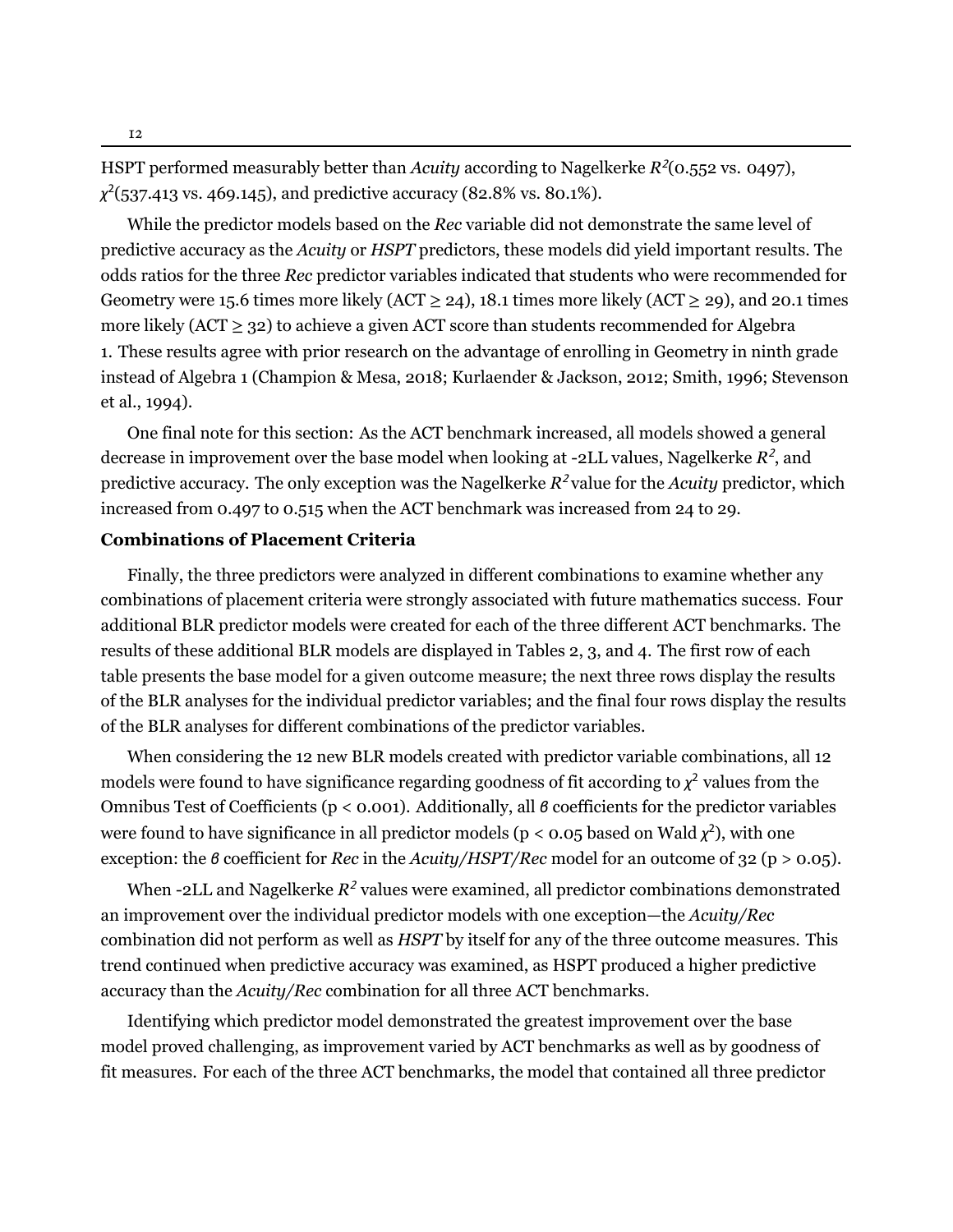variables—*Acuity, HSPT,* and *Rec*—showed the greatest improvement over the base model when -2LL and Nagelkerke  $R^2$  values were examined. However, when predictive accuracy was examined, the *Acuity/HSPT* combination showed the greatest improvement over the base model for ACT benchmarks of 24 and 29. Meanwhile, the *HSPT/Rec* combination showed the greatest improvement for an outcome of 32.

Further examination of predictive accuracy revealed additional insights. Table 5 displays the average predictive accuracy of three different model groupings: a) the base model, b) the singlepredictor models, and c) the multiple-predictor models. The data demonstrate several important trends. First, the average improvement over the base model decreased as the ACT benchmark score increased. Second, the multiple-predictor models showed a greater average improvement over the base model than the single-predictor models. The greatest improvement occurred for the ACT benchmark of 24, while the benchmark of 32 saw the least improvement. Finally, the greatest disparity in average improvement over the base model occurred for the ACT benchmark of 29. For this benchmark, the multiple-predictor models showed 4.6% more improvement than the singlepredictor models, a wider gap than was observed for the benchmarks of 24 (3.6%) and 32 (1.2%).

# **Discussion and Conclusion**

Student mathematics achievement in high school is strongly influenced by the course a student takes in ninth grade; students who take Geometry during ninth grade generally experience higher levels of achievement than students who take Algebra 1 ([Champion](#page-16-0) & Mesa, [2018](#page-16-0); [Kurlaender](#page-18-5) & [Jackson](#page-18-5), [2012](#page-18-5); [Smith](#page-18-0), [1996](#page-18-0); [Stevenson](#page-18-1) et al., [1994](#page-18-1)). If students demonstrate adequate preparedness, educators should make every effort to place incoming ninth-grade students in Geometry. For this approach to work, a sound course assignment process is crucial in determining student preparedness for Geometry.

This study examined the course assignment process used at a single high school over a fiveyear period. Specifically, the study looked for any relationship between course placement criteria and future ACT performance. Results indicate that performance on the Acuity Algebra Proficiency Test was strongly related to future ACT performance. According to the Acuity technical manual, a score of 17 out of 32 on the Acuity test demonstrates "high proficiency" while a score in the 8– 16 range demonstrates "moderate proficiency" [\(CTB/Mcgraw-Hill.](#page-16-7), [2007\)](#page-16-7). The subject school's current process uses an Acuity score of 17 as the minimum score needed for placement in Geometry. However, results indicate that a student who scored 16 was only slightly less likely than those who scored 17 to achieve an ACT score of 24. Given this outcome, schools should consider giving greater Geometry access to students who demonstrate moderate proficiency on a standardized Algebra 1 proficiency test.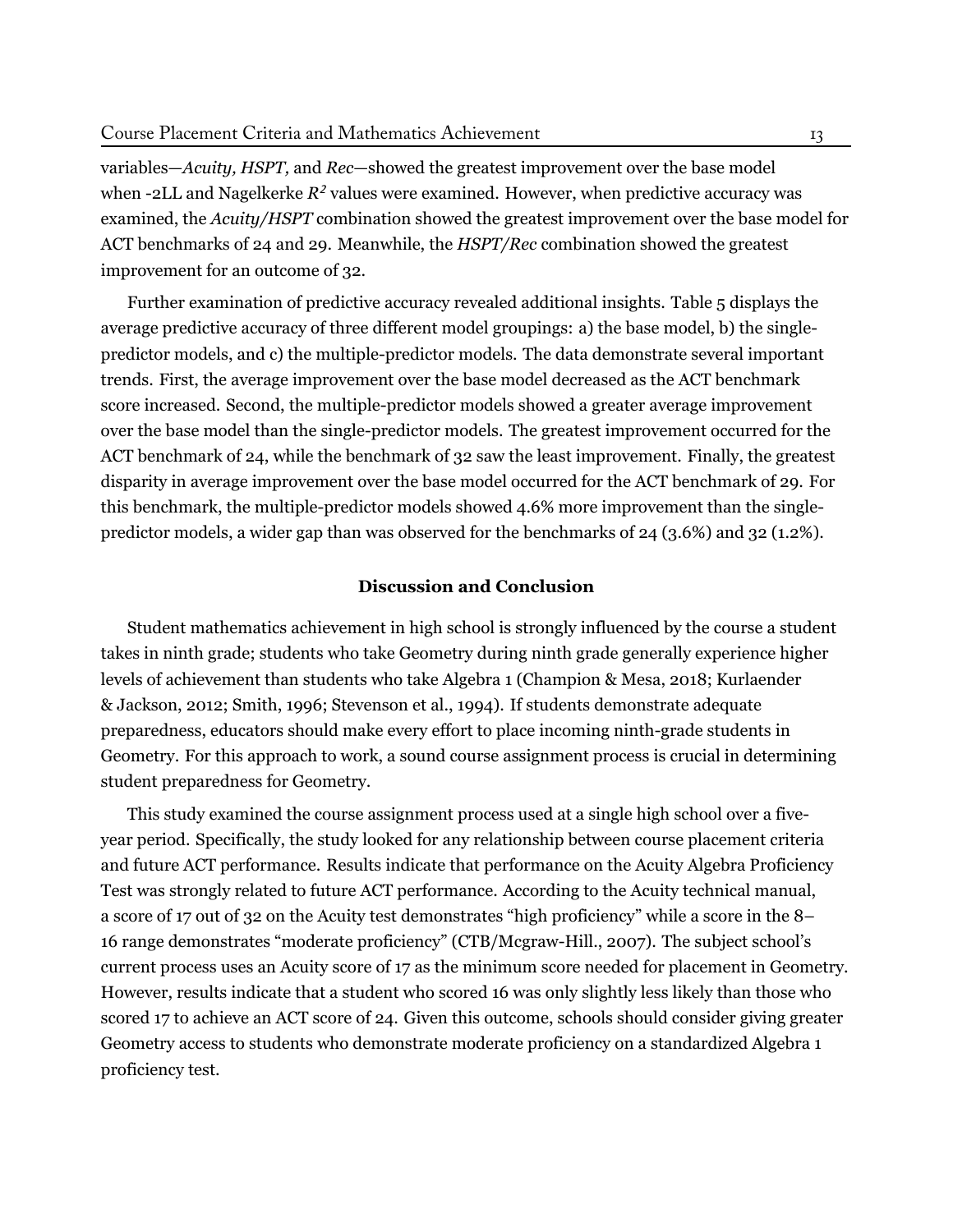Results also demonstrate that combinations of placement criteria were much more effective than individual placement measures at predicting future success. While the Acuity test performed well as an individual predictor, the use of all three predictors generally produced the best results, a conclusion supported by prior research ([Dunne](#page-17-6) et al., [2012](#page-17-6); [Ketterlin-Geller](#page-17-8) et al., [2018\)](#page-17-8). Since the Acuity test has been discontinued, schools should work to find a suitable replacement for measuring algebra proficiency; failure to find a replacement could result in decreased accuracy in student course placement.

Finally, results clearly indicate that the prediction models performed better for lower ACT scores than for higher ACT scores. This outcome is likely due to several factors. An ACT score of 24 requires proficiency in basic algebra; an ACT score of 32 requires proficiency in advanced algebra and trigonometry. The prediction models relied solely on information related to students' basic algebra proficiency; as such, they could not account for future difficulties students may have encountered in high-level mathematics courses. Additionally, the percentage of students in the sample achieving an ACT  $\geq$  32 is very low (13.3%) compared to the percentage achieving an ACT  $\geq$ 24 (32.4%), giving the predictor models very little room for improvement over the base model for higher ACT scores.

# **Limitations**

One limitation of the study's results is their lack of generalizability. The study focused exclusively on an all-boys Catholic high school, so results will be not be generalizable to all-girl, mixed-sex, or non-Catholic school environments. Another limitation of the study is its focus on Acuity Algebra Proficiency Test results. As the Acuity test has been discontinued, the positive findings relative to Acuity will not be useful to other schools insofar as this particular test is concerned.

#### **Implications for Future Research and Practice**

Study findings highlight several areas for future research. While this study focused on an all-boys Catholic high school, future research could extend this to all-girl, mixed-sex, or publicschool settings. Another area for future research concerns the search for Acuity's replacement as a component of the student placement process. The subject school and associated archdiocese have already chosen a successor to Acuity: the NWEA MAP Algebra 1 assessment. Future research could compare the effectiveness of the MAP Algebra 1 assessment against the demonstrated effectiveness of the Acuity Algebra Proficiency Test. Finally, this study did not collect data concerning ninthgrade course enrollment, only course recommendations; subsequent studies could examine the effects of following or ignoring eighth-grade teacher recommendations. Research of this nature would build nicely on the foundation laid by this study and continue the important work of improving student learning through proper course placement.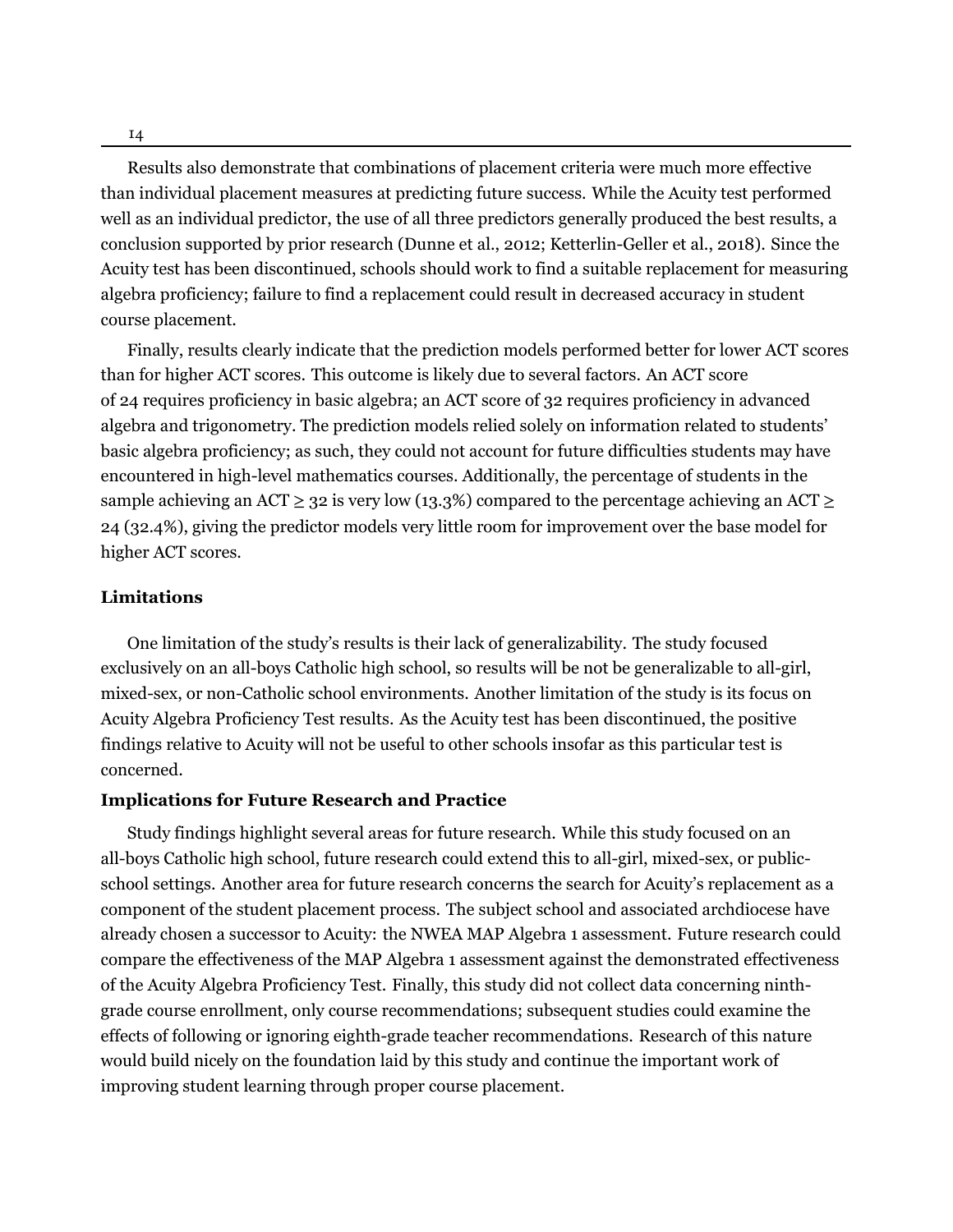# **References**

- Allensworth, E., Nomi, T., Montgomery, N., & Lee, V.E. (2009). College preparatory curriculum for all: Academic consequences of requiring Algebra and English I for ninth graders in Chicago. *Educational Evaluation and Policy Analysis*, *31*(4), 367–391. https://doi.org/10.3102/0162373709343471
- Ariemma, K. (2012). Review of the Book *Lessons learned: What international assessments tell us about math achievement*, by T. Loveless. *Journal of Catholic Education*, *15*(2), 359–359. <https://doi.org/10.15365/joce.1502122013>
- Belfield, C.R., & Crosta, P.M. (2012). Predicting success in college: The importance of placement tests and high school transcripts. (Working paper No. 42), Retrieved from https://files.eric.ed.gov/fulltext/ED529827.pdf
- <span id="page-16-2"></span>Burris, C.C., Heubert, J.P., & Levin, H.M. (2004). Math acceleration for all. *Educational Leadership*, *61*(5), 68–72. [Retrieved from](https://www.ascd.org/el/articles/math - acceleration - for - all) [https://www.ascd.org/el/articles/math-acceleration-for-all](https://www.ascd.org/el/articles/math - acceleration - for - all)
- Cavanaugh, S. (2015). McGraw-Hill Education shifting away from high-stakes testing. *Education Week*, *34*[\(37\), 9. Retrieved from](https://doi.org/10.3102/0162373709343471) https://www.edweek.org/technology/as-mcgraw-hilleducationleaves-state-testingmarket-thrives-for-classroom-assessments/2015/07
- <span id="page-16-1"></span>Champion, J., & Mesa, V. (2018). Pathways to Calculus in U.S. High Schools. *PRIMUS*, *28*(6), 508–527. <https://doi.org/10.1080/10511970.2017.1315473>, [Retrieved](https://dx.doi.org/10.1080/10511970.2017.1315473) from [https://doi.org/10.1080/10511970.2017.1315473](https://dx.doi.org/10.1080/10511970.2017.1315473)

<span id="page-16-5"></span>CTB/Mcgraw-Hill. (2007). Acuity algebra proficiency technic[al report. \(Repo](https://files.eric.ed.gov/fulltext/ED529827.pdf)rt No. C87315-00).

- <span id="page-16-4"></span>Do[mina, T. \(2014\). The Link Between Middle Scho](https://files.eric.ed.gov/fulltext/ED529827.pdf)ol Mathematics Course Placement and Achievement. *Child Development*, *85*(5), n/a–n/a. [https://doi.org/10.1111/cdev.12255,](https://doi.org/10.1111/cdev.12255) Retrieved from https://doi.org/10.1111/cdev.12255
- <span id="page-16-6"></span>Domina, T., Mceachin, A., Penner, A., & Penner, E. (2015). Aiming high and falling short: California's eighth-grade algebra-for-all effort. *Educational Evaluation and Policy Analysis*, *37*(3), 275–295. [https://doi.org/10.3102/0162373714543685](https://www.edweek.org/technology/as-mcgraw-hilleducation-leaves-state-testingmarket-thrives-for-classroom-assessments/2015/07)
- <span id="page-16-0"></span>Dougherty, S.M., [Goodman,](https://www.edweek.org/technology/as-mcgraw-hilleducation-leaves-state-testingmarket-thrives-for-classroom-assessments/2015/07) J., Hill, D., Litke, E., & Page, L. (2014). Updating Algebra for All?: Evidence of a middle - grades math acceleration policy. Society for Research on Educational Effectiveness, Retrieved from https://files.eric.ed.gov/fulltext/ED562828.pdf
- <span id="page-16-7"></span>Dunne, T., Long, C., Craig, T., & Venter, E. (2012). Meeting the requirements of both classroom-based and systemic assessment of mathematics proficiency: The potential of Rasch measurement theory. *Pythagoras*, *33*(3). https://doi.org/10.4102/pythagoras.v33i3.19
- <span id="page-16-3"></span>Fain, P. (2015, June 18). Finding a new compass. *Inside Higher Ed,* Retrieved from [https://www.insidehighered.com/news/2015/06/18/](https://dx.doi.org/10.1111/cdev.12255)act-drops-popular-compassplacementtest-acknowledging-its-predictive-limits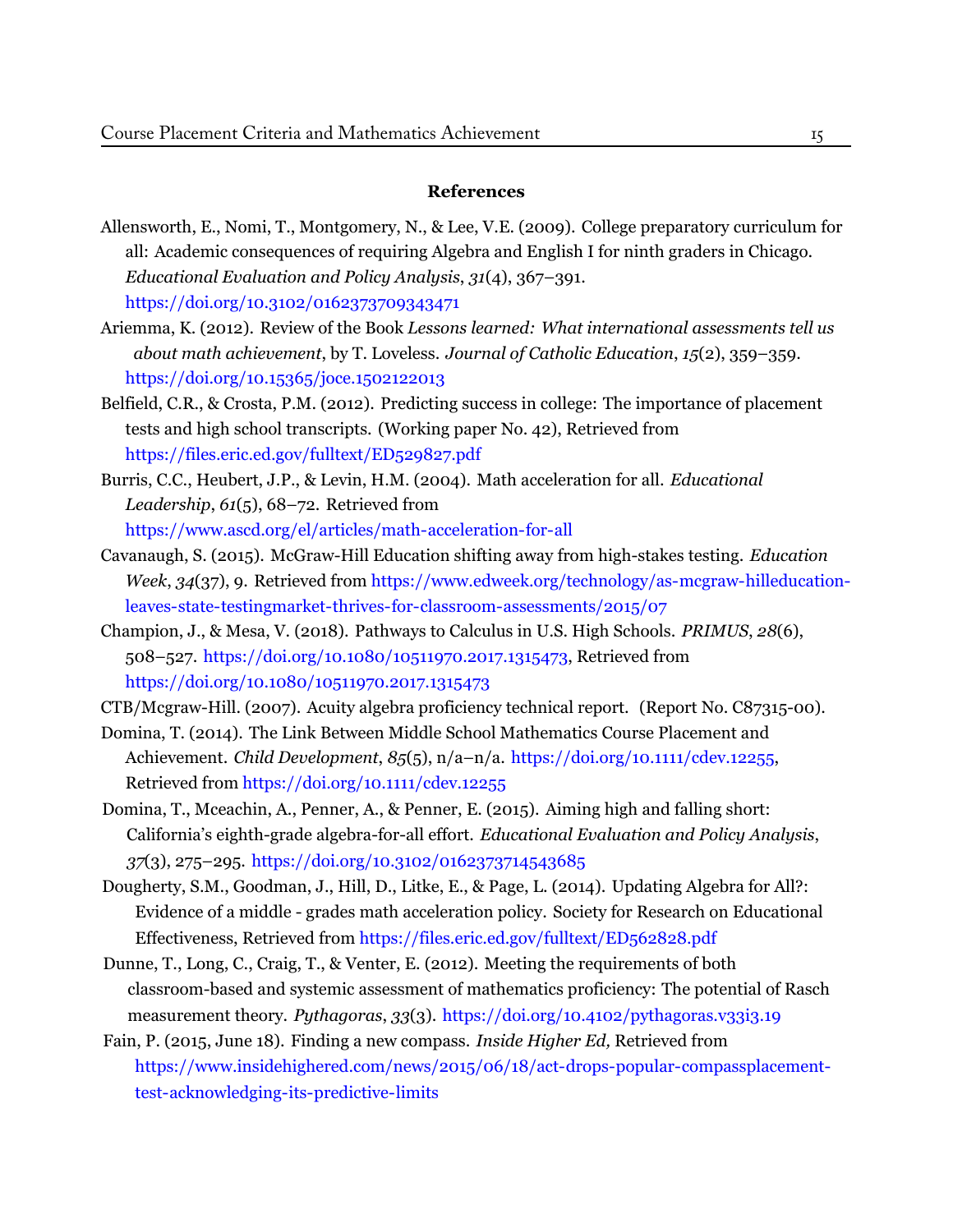<span id="page-17-2"></span>Finkelstein, N., Fong, A., Tiffany-Morales, J., Shields, P., & Huang, M. (2012). *College bound in middle school and high school: How math course sequences matter.* The Center for the Future of Teaching and Learning at West ED, [Retrieved](https://www2.wested.org/www-static/online_pubs/resource1274.pdf) from

<span id="page-17-1"></span>https://www2.wested.org/www-static/online\_pubs/resource1274.pdf

- <span id="page-17-6"></span>Fleming, D.J., Lavertu, S., & Crawford, W. (2018). High school options and post-secondary student success: The Catholic school advantage. *Journal of Catholic Education*, *21*(2). <https://doi.org/10.15365/joce.2102012018>
- <span id="page-17-5"></span>Flexer, B.K. (1984). Predicting eighth-grade algebra achievement. *Journal for Research in Mathematics Education*, *15*(5), 352–352.

https://doi.org/http://doi.org/10.15365/joce.2102012018

- <span id="page-17-0"></span>Fong, A.B., Jaquet, K., & Finkelstein, N. (2014). *Who repeats algebra I, and how does initial performance relate to improvement when the course is repeated?* (REL 2015 – 059). U.S. Department of Education, Institute of Education Sciences, National Center for Education Evaluation and Regional Assistance, Regional Educational Laboratory West, Retrieved from https://ies.ed.gov/ncee/edlabs/regions/west/pdf/REL\_2015059.pdf
- <span id="page-17-10"></span>Hallinan, M.T. (1991). School [differences](https://www2.wested.org/www-static/online_pubs/resource1274.pdf) in tracking structures and track assignments. *Journal of Research on Adolescence*, *1*(3), 251–275. [https://doi.org/10.1207/s15327795jra0103\\_4](https://doi.org/10.1207/s15327795jra0103_4)
- <span id="page-17-4"></span>*placement of California middle school students.* (REL 2014-040). U.S. Department of Education, Institute of Education Sciences, National Center for Education Evaluation and Regional Assistance, Retrieved from https://ies.ed.gov/ncee/edlabs/regions/west/pdf/REL\_2014040.pdf Huang, C.W., Snipes, J., & Finkelstein, N. (2014). Using assessment data to guide math course
- <span id="page-17-9"></span>Ke[tterlin-Geller, L.R., Perry, L., Platas, L.M., & Sitbakhan, Y. \(](https://doi.org/http://doi.org/10.15365/joce.2102012018)2018). Aligning test scoring procedures with test uses of the Early Grade Mathematics Assessment: A balancing act. *Global Education Review*, *5*(3), 143–164. Retrieved from

https://ger.mercy.edu/index.php/ger/article/view/473

- <span id="page-17-3"></span>Konstantopoulos, S., Miller, S., van der Ploeg, A. (2013). The impact of Indiana's [system](https://ies.ed.gov/ncee/edlabs/regions/west/pdf/REL_2015059.pdf) of interim assessments on mathematics and reading [achievement.](https://ies.ed.gov/ncee/edlabs/regions/west/pdf/REL_2015059.pdf) *Educational Evaluation and Policy Analysis*, *35*(4), 481–499. https://doi.org/10.3102/0162373713498930
- <span id="page-17-7"></span>Koretz, D. (2008). A measured approach. *American Educator*, *32*(2), 18–39. Retrieved from https://www.aft.org/sites/default/files/periodicals/koretz.pdf
- Kurlaender, M., & Jackson, J. (2012). Investigating middle school determinants of high school achievement and graduation in three California school districts. *California Journal of Politics and Policy*, *4*(2), 1-24. [https://doi.org/10.5070/p25p5c](https://ies.ed.gov/ncee/edlabs/regions/west/pdf/REL_2014040.pdf)
- <span id="page-17-8"></span>Liang, J.H., Heckman, P.E., & Abedi, J. (2012). What do the California Standards Rest results reveal about the movement toward eight[h-grade algebra](https://ger.mercy.edu/index.php/ger/article/view/473) for all? *Educational Evaluation and Policy Analysis*, *34*(3), 328–343. https://doi.org/10.3102/0162373712443307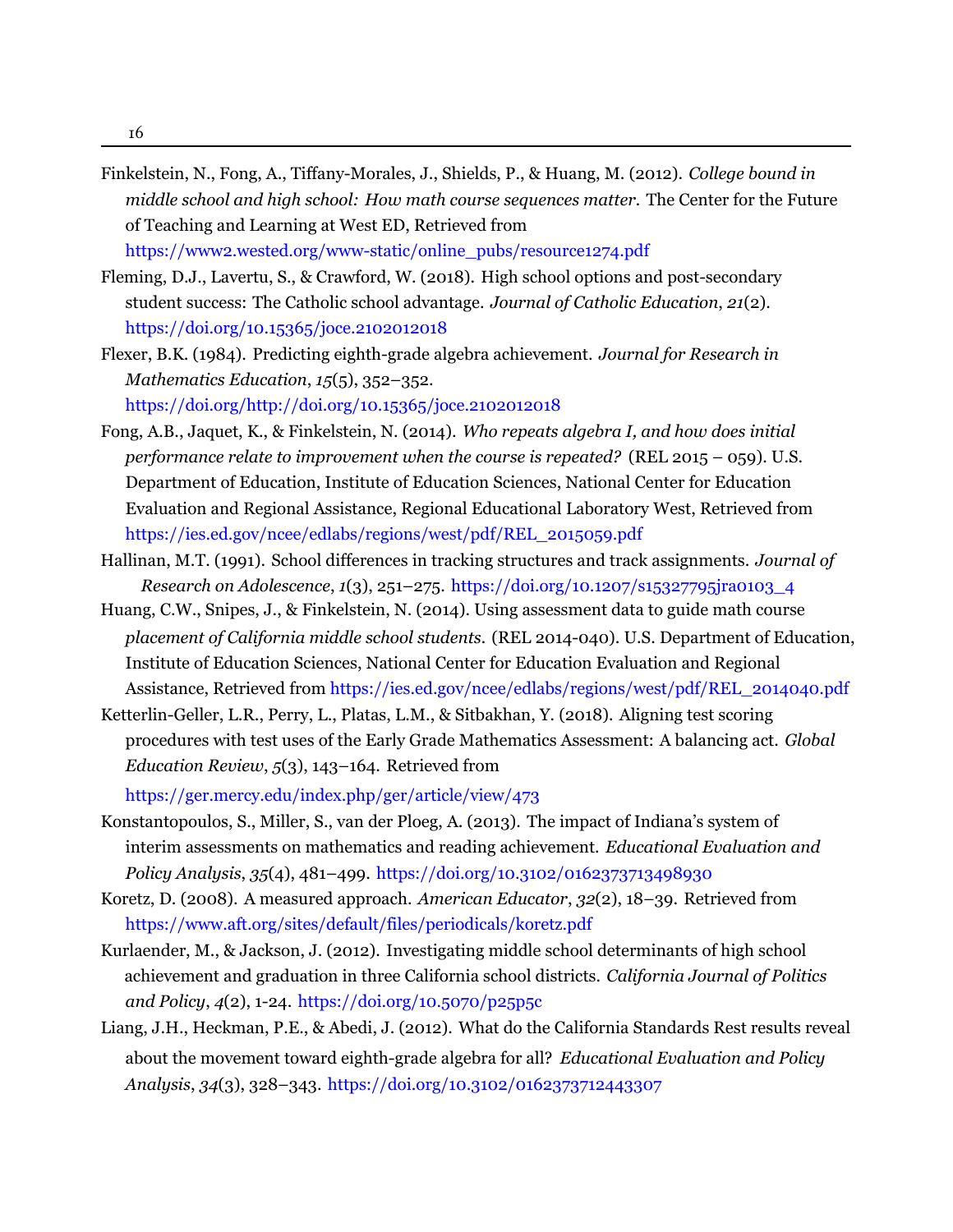- <span id="page-18-11"></span>Mcfarland, D.A. (2006). Curricular flows: Trajectories, turning points, and assignment criteria in high school math careers. *Sociology of Education*, *79*(3), 177–205. https://doi.org/10.1177/003804070607900301.
- <span id="page-18-7"></span>National Mathematics Advisory Panel. (2008). *Foundations for success: The final report of the National Mathematics Advisory Panel.* U.S. Department of Education. [Retrieved from https://files.eric.ed.gov/fulltext/ED500486.pdf](https://doi.org/10.1177/003804070607900301)
- <span id="page-18-5"></span>P.R. Newswire, (2010, May 27).*CTB/McGraw - Hill's Acuity wins second consecutive CODiE award* Retrieved from https://www.prnewswire.com/news-releases/ctbmcgraw-hillsacuity-wins-second-consecutive-codie-award-95046874.html
- <span id="page-18-4"></span><span id="page-18-2"></span>P.R. Newswire, (2007, May 30).*CTB/McGraw - Hill's AcuityTM Algebra selected for Rand Corporation education research study.* [Retrieved from http://mheducation.mediaroom.com/2007-05-30-CTB-McGraw-Hills](http://mheducation.mediaroom.com/) Acuity-Algebra-Selected-for-Rand-Corporation-Education-Research-Study
- <span id="page-18-10"></span>Schiller, K.S., & Hunt, D.J. (2011). Secondary mathematics course trajectories: Understanding accumulated disadvantages in mathematics in grades 9–12. Journal of School Leadership, 21(1), 87–118. <https://doi.org/10.1177/105268461102100105>
- <span id="page-18-9"></span>Smith, J.B. (1996). Does an extra year make any difference? The impact of early access to algebra on long-term gains in mathematics attainment. *Educational Evaluation and Policy Analysis*, *18*(2),  $141 - 153.$
- <span id="page-18-6"></span>Spielhagen, F.R. (2006). Closing the achievement gap in math: The long-term effects of eighth-grade algebra. *[Journal of Advanced Acade](https://www.prnewswire.com/news-releases/ctbmcgraw-hills-acuity-wins-second-consecutive-codie-award-95046874.html)mics*, *18*(1), 34–59. <https://doi.org/10.4219/jaa-2006-344>
- <span id="page-18-8"></span>Stevenson, D.L., Schiller, K.S., & Schneider, B. (1994). Sequences of opportunities for earning. *Sociology of Education*, *67*(3), 184–184. <https://doi.org/10.2307/2112790>
- <span id="page-18-0"></span>Theaker, R.A., & Johnson, C.S. (2012). Measuring growth toward college readiness: Using MAP (Measures of Academic Progress) scores to predict success on the ACT test benchmark scores. [Poster presentation]. American Educational Research Association Annual Meeting , Vancouver, BC, Canada.
- <span id="page-18-3"></span>Viadero, D. (2009). Early - algebra push seen to be flawed. *Education Week*, *29*(1). Retrieved from https://www.edweek.org/teaching-learning/algebra-for-all-push-found-to-yield-poor-results/ 2010/02
- <span id="page-18-12"></span><span id="page-18-1"></span>Wayman, J.C., Cho, V., & Shaw, S. (2009). First-year results from an efficacy study of the Acuity data system. University of Texas, Retrieved from http://www.waymandatause.com/wp-content/ uploads/2013/11/Wayman\_Cho\_Shaw\_Acuity\_Study\_Year\_One.pdf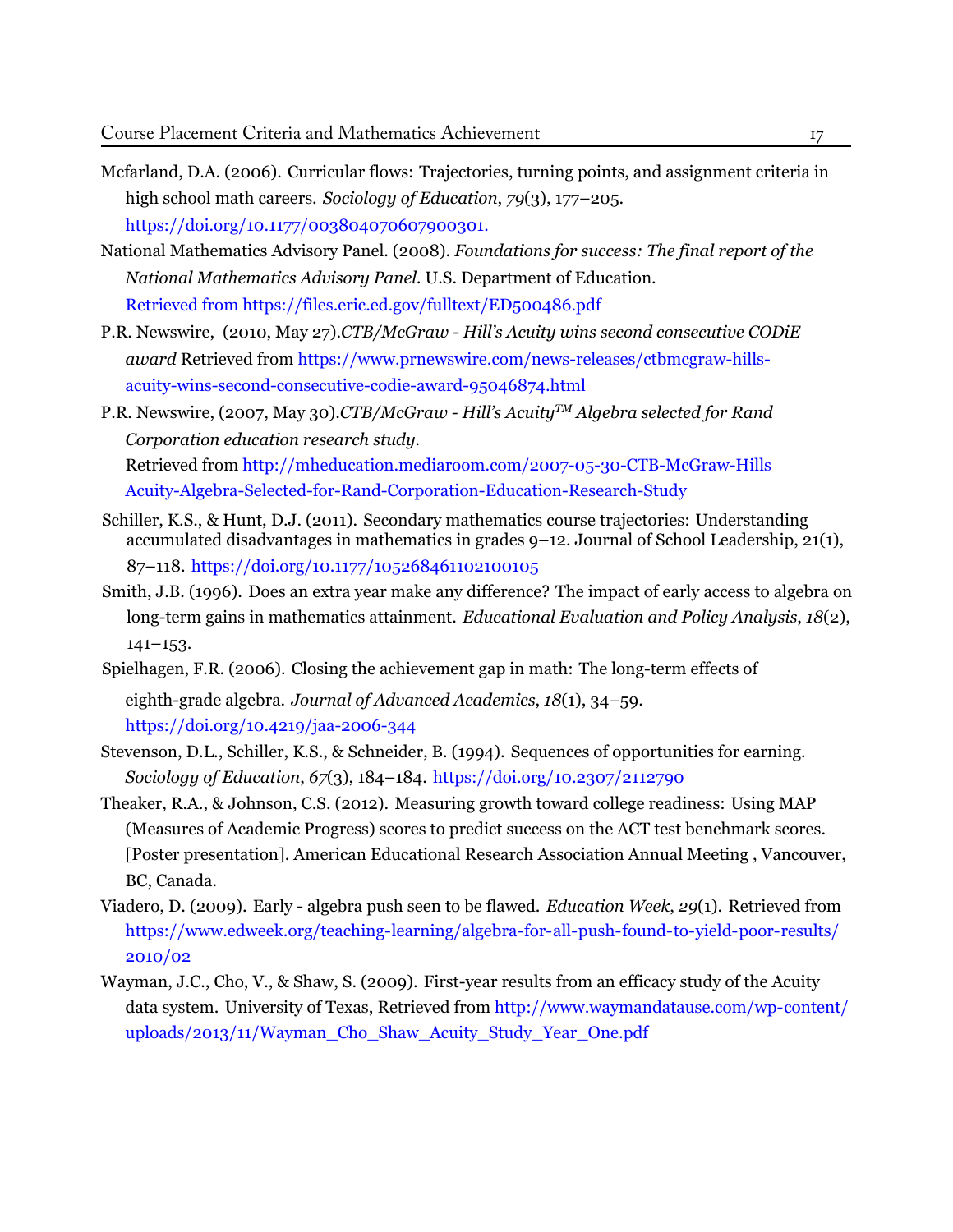# **Table 1**

*DescripƟve StaƟsƟcs for Student Data*

|                               | M      | SD     | Low | High |
|-------------------------------|--------|--------|-----|------|
| <b>Acuity Correct Answers</b> | 16.58  | 6.074  |     | 32   |
| <b>HSPT Math Score</b>        | 527.96 | 100.14 | 269 | 800  |
| Teacher Recommendation*       | 0.52   | 0.50   | O   |      |
| <b>ACT Math Score</b>         | 25.57  | 4.89   | 13  | 36   |

*\*Note: Algebra 1 recommendation = 0; Geometry recommendation = 1*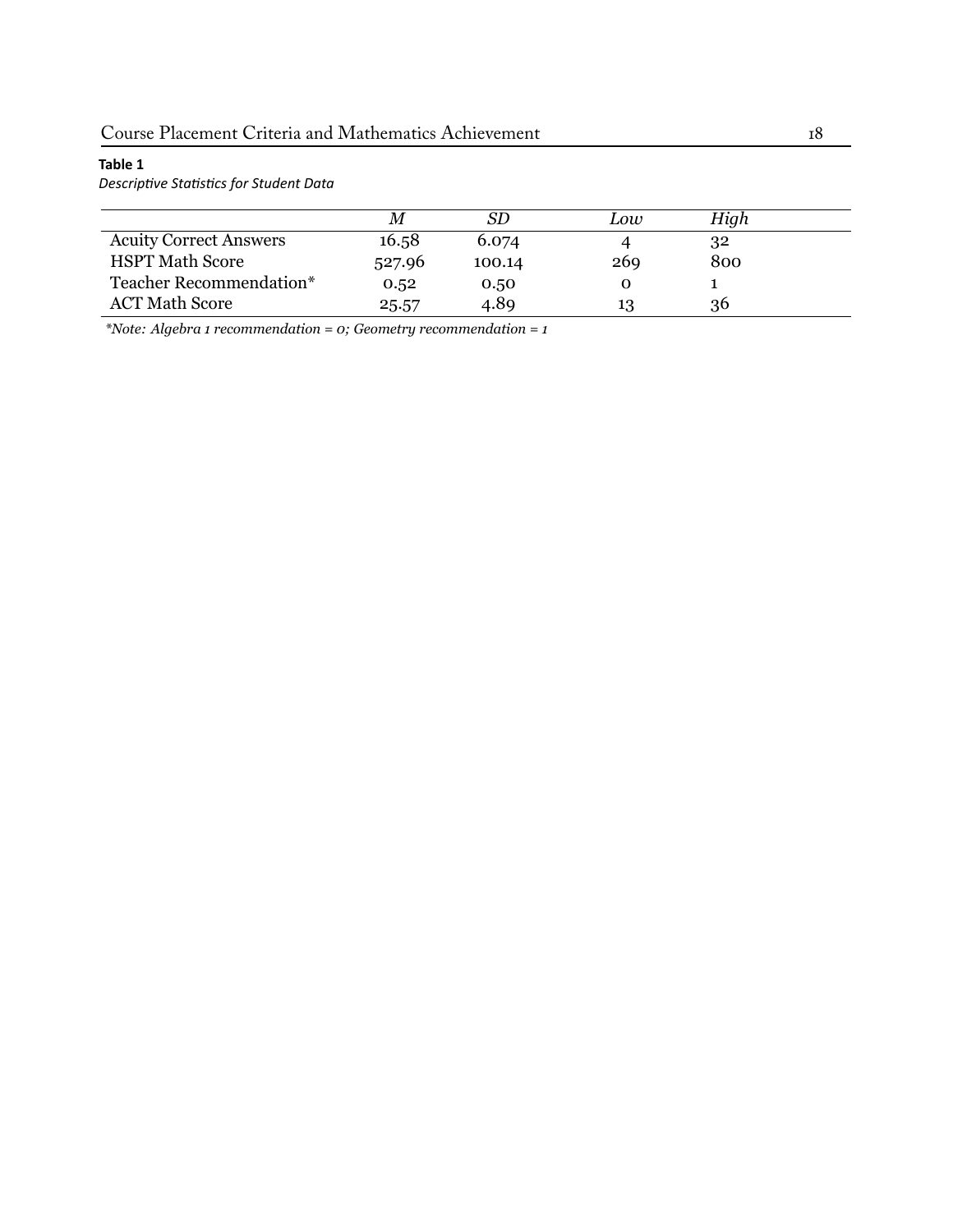| nalyses for Different Combinations of Placement Criteria (ACT >24)<br>t.<br>הר ביו ביו בינוי |
|----------------------------------------------------------------------------------------------|
| BLR Ai<br>$\overline{a}$                                                                     |

|                                                                                                                            | Predictor      | 6                  | ď |                  | <b>Odds Ratio</b>     | $-2$ Log   | ҉          |                  | Predictive |
|----------------------------------------------------------------------------------------------------------------------------|----------------|--------------------|---|------------------|-----------------------|------------|------------|------------------|------------|
|                                                                                                                            |                |                    |   | p                |                       |            |            | Nagelkerke $R^2$ |            |
|                                                                                                                            |                |                    |   |                  |                       | Likelihood |            |                  | Accuracy   |
| Null Model                                                                                                                 |                |                    |   |                  |                       | 1344.524   |            |                  | 67.6%      |
| Acuity                                                                                                                     | Acuity         | 0.347              |   | 000              |                       | 875.379    | 469.145*   | 0.497            | 80.1%      |
|                                                                                                                            | Constant       | $-4.400$           |   | 000              | 1.414<br>0.012        |            |            |                  |            |
| <b>HSPT</b>                                                                                                                | <b>HSPT</b>    | 0.023              |   | 000              | $1.\overline{024}$    | 807.111    | 537.413*   | 0.552            | 82.8%      |
|                                                                                                                            | Constant       | $-10.978$          |   | 000              | 0.000                 |            |            |                  |            |
| Rec                                                                                                                        | Rec            | 2.751              |   | $\overline{000}$ | 15.658                | 1011.770   | 332.755*   | 0.374            | 75.8%      |
|                                                                                                                            | Constant       | $-0.347$           |   | 000              | 0.707                 |            |            |                  |            |
| Acuity/HSPT                                                                                                                | Acuity         | 0.196              |   | $\overline{50}$  |                       | 744.515    | 600.009**  | 0.600            | 84.7%      |
|                                                                                                                            | <b>HSPT</b>    |                    |   |                  |                       |            |            |                  |            |
|                                                                                                                            | Constant       | $0.017$<br>-10.470 |   | 88               | $\frac{1.216}{1.017}$ |            |            |                  |            |
| Acuity/Rec                                                                                                                 | Acuity         | 0.278              |   | $\overline{000}$ | $\frac{1.321}{3.750}$ | 833.532    | 510.992 ** | 0.531            | 80.7%      |
|                                                                                                                            | Rec            | 1.322              |   | 000.             |                       |            |            |                  |            |
|                                                                                                                            | Constant       | $-3.869$           |   | 000              |                       |            |            |                  |            |
| HSPT/Rec                                                                                                                   | <b>HSPT</b>    | 0.020              |   |                  |                       | 757.519    | 587.005 ** | 0.591            | 83.6%      |
|                                                                                                                            | Rec            | 1.429              |   | $\frac{80}{100}$ | 1.020<br>4.176        |            |            |                  |            |
|                                                                                                                            | Constant       | $-9.707$           |   | 000              | 0.000                 |            |            |                  |            |
| Acuity/HSPT/Rec                                                                                                            |                | 0.154              |   | 000              | 1.166                 | 725.029    | 619.496*** | 0.615            | 84.2%      |
|                                                                                                                            | Acuity<br>HSPT | 0.016              |   | 000              | 1.106                 |            |            |                  |            |
|                                                                                                                            | Rec            | 0.985              |   | 000              | 2.677                 |            |            |                  |            |
|                                                                                                                            | Constant       | $-9.719$           |   | $8^{\circ}$      | 0.000                 |            |            |                  |            |
| Note: *df = 1, $\rho$ < 0.001; **df = 2, $\rho$ <0.001;***df = 3, $\rho$ < 0.001 (from Omnibus Test of Model Coefficients) |                |                    |   |                  |                       |            |            |                  |            |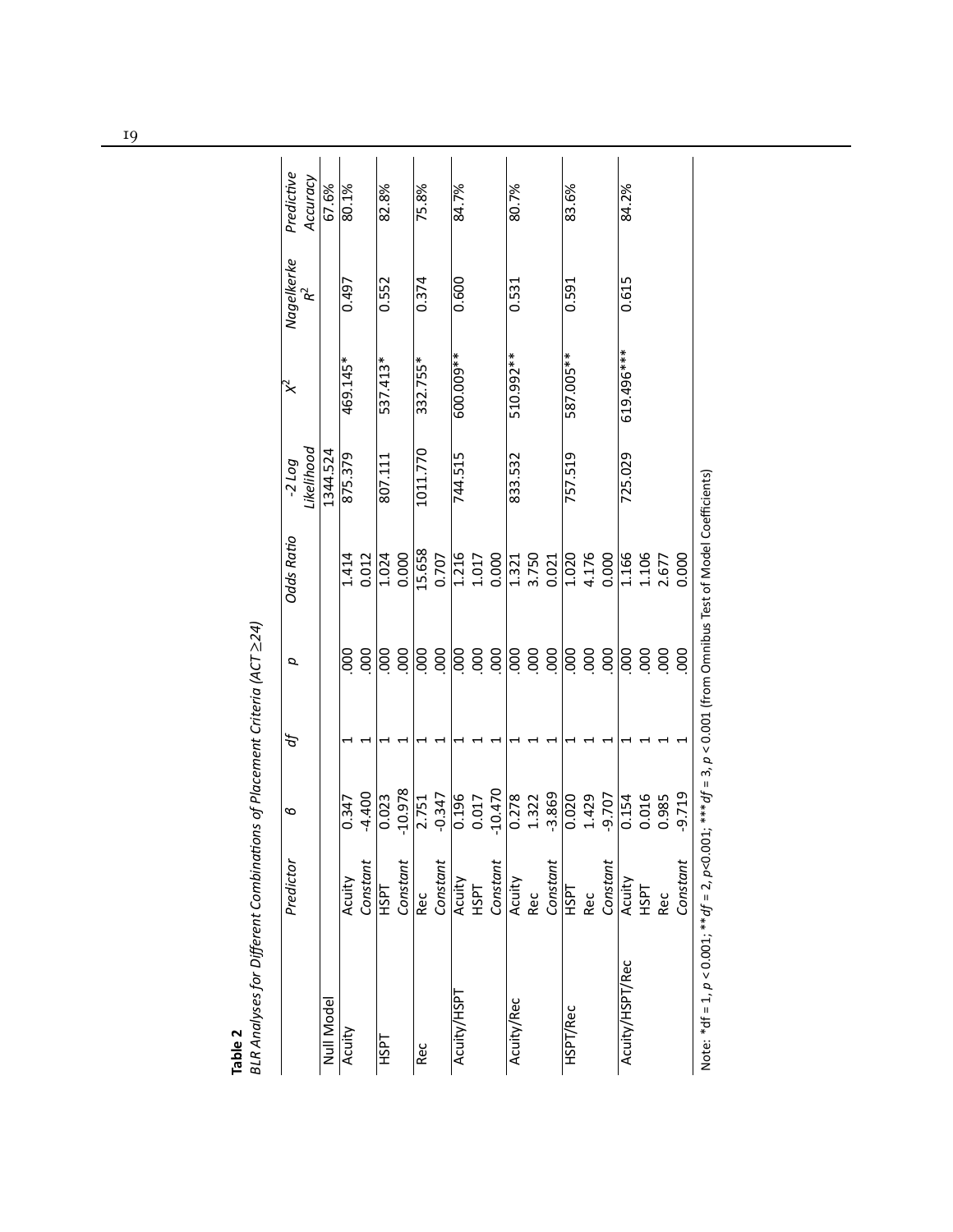|                 | Predictor    | Φ                       | ď | p                 | Odds           | $-2$ Log   | ҉          |                              | Predictive |
|-----------------|--------------|-------------------------|---|-------------------|----------------|------------|------------|------------------------------|------------|
|                 |              |                         |   |                   | Ratio          | Likelihood |            | Nagelkerke<br>R <sup>2</sup> | Accuracy   |
| Null Model      |              |                         |   |                   |                | 1224.115   |            |                              | 73.9%      |
| Acuity          | Acuity       | 0.339                   |   | $\frac{0}{2}$     | 1.403          | 762.469    | 461.646*   | 0.515                        | 83.5%      |
|                 | Constant     | $-7.381$                |   | 000               | 0.001          |            |            |                              |            |
| <b>LISPL</b>    | <b>LISH</b>  | $\overline{0.022}$      |   | 000               | 1.023          | 759.915    | 464.200*   | 0.517                        | 84.2%      |
|                 | Constant     | $-13.571$               |   | 000               | 0.000          |            |            |                              |            |
| Rec             | Rec          | $\frac{2.894}{ }$       |   | 000               | 18.072         | 953.422    | 270.693*   | 0.328                        | 73.9%      |
|                 | Constant     | $-3.057$                |   | .000              | 0.047          |            |            |                              |            |
| Acuity/HSPT     | Acuity       | $\frac{0.208}{ }$       |   |                   |                | 686.004    | 538.111**  | 0.580                        | 86.2%      |
|                 | <b>LISPL</b> | 0.014                   |   | $\frac{1}{6}$ g g | 1.231<br>1.014 |            |            |                              |            |
|                 | Constant     | $-12.731$               |   |                   | 0.000          |            |            |                              |            |
| Acuity/Rec      | Acuity       | 0.288                   |   |                   | 1.334          | 742.994    | 481.121**  | 0.532                        | 83.9%      |
|                 | Rec          | 1.130                   |   | 000<br>000<br>000 | 3.097          |            |            |                              |            |
|                 | Constant     | $-7.249$                |   |                   | 0.001          |            |            |                              |            |
| HSPT/Rec        | <b>HSPT</b>  | 0.019                   |   |                   | 1.019          | 724.802    | 499.313**  | 0.548                        | 84.6%      |
|                 | Rec          | 1.434                   |   | 8880              | 4.197          |            |            |                              |            |
|                 | Constant     | $\frac{-12.649}{0.180}$ |   |                   | 0.000          |            |            |                              |            |
| Acuity/HSPT/Rec | Acuity       |                         |   |                   | 1.197          | 678.093    | 546.022*** | 0.587                        | 85.8%      |
|                 | HSPT         | 0.013                   |   | 888               | 1.013          |            |            |                              |            |
|                 | Rec          | 0.772                   |   |                   | 2.163          |            |            |                              |            |
|                 | Constant     | 12.324                  |   | 80                | 0.000          |            |            |                              |            |

\*  $df$  = 3,  $\rho$  < 0.001 (from Omnibus Test of Model Coefficients) *Note:* \**df* = 1, *p* < 0.001; \*\**df* = 2, *p* < 0.001; \*\*\**df*=3, *p* < 0.001 (from Omnibus Test of Model Coefficients) Note: "  $df = 1$ ,  $p < 0.001$ ; " "  $df = 2$ ,  $p < 0.001$ ; "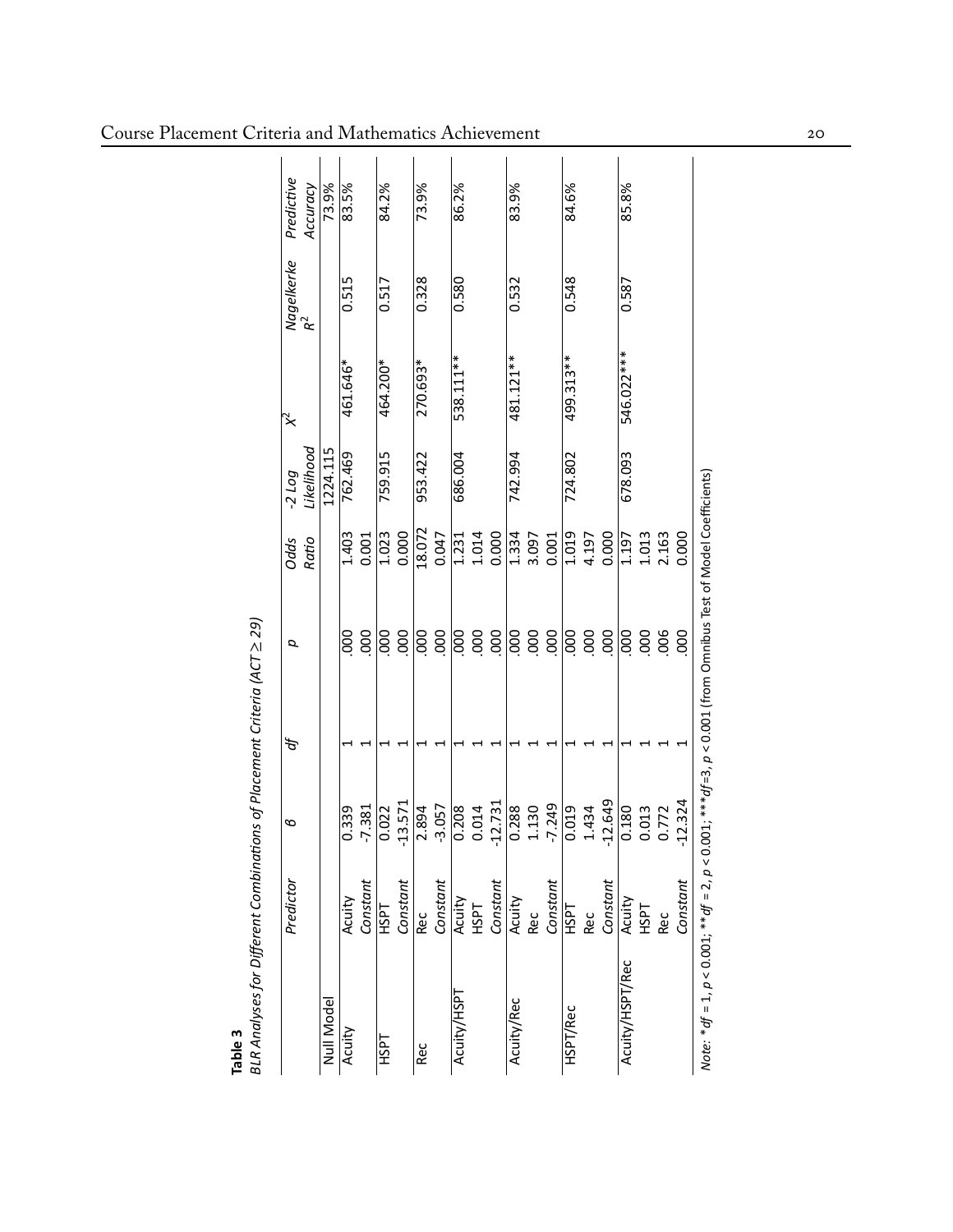|                                                                                                                       | Predictor    | 9                  | ď | p                                         | Odds Ratio              | $-2$ Log   | ҉           | Nagelkerke | Predictive |
|-----------------------------------------------------------------------------------------------------------------------|--------------|--------------------|---|-------------------------------------------|-------------------------|------------|-------------|------------|------------|
|                                                                                                                       |              |                    |   |                                           |                         | Likelihood |             | ά          | Accuracy   |
| Null Model                                                                                                            |              |                    |   |                                           |                         | 836.968    |             |            | 86.7%      |
| Acuity                                                                                                                | Acuity       | 0.316              |   | 000                                       |                         | 556.032    | 280.937*    | 0.426      | 89.3%      |
|                                                                                                                       | Constant     | $-8.219$           |   | 000                                       | 1.372<br>0.000          |            |             |            |            |
| <b>LISPT</b>                                                                                                          | <b>HSPT</b>  | 0.021              |   | $\overline{000}$                          | 1.021                   | 539.613    | 297.356*    | 0.447      | 89.8%      |
|                                                                                                                       | Constant     | $-14.049$          |   | 000                                       | 0.000                   |            |             |            |            |
| Rec                                                                                                                   | Rec          | 2.998              |   | 000                                       | 20.052                  | 695.953    | 141.015*    | 0.228      | 86.7%      |
|                                                                                                                       | Constant     | $-4.143$           |   | 000                                       | 0.016                   |            |             |            |            |
| Acuity/HSPT                                                                                                           | Acuity       | 0.180              |   |                                           |                         | 502.481    | $334.487**$ | 0.495      | 89.9%      |
|                                                                                                                       | <b>HSPT</b>  | 0.013              |   |                                           |                         |            |             |            |            |
|                                                                                                                       | Constant     | $-13.365$          |   | $\frac{8}{6}$ $\frac{8}{6}$ $\frac{8}{6}$ | 1.197<br>1.014<br>0.000 |            |             |            |            |
| Acuity/Rec                                                                                                            | Acuity       | 0.283              |   | 000                                       |                         | 549.633    | 287.336 **  | 0.434      | 89.2%      |
|                                                                                                                       | Rec          | 0.978              |   | 019<br>000                                | 1.327<br>2.659<br>0.000 |            |             |            |            |
|                                                                                                                       | Constant     | $-8.330$           |   |                                           |                         |            |             |            |            |
| HSPT/Rec                                                                                                              | 지<br>모       |                    |   |                                           |                         | 527.193    | 309.775***  | 0.464      | 90.3%      |
|                                                                                                                       | Rec          | 1.291              |   | $\frac{1}{6}$ 8 8                         |                         |            |             |            |            |
|                                                                                                                       | Constant     | $-13.704$          |   |                                           | $\frac{1019}{3.637}$    |            |             |            |            |
| Acuity/HSPT/Rec                                                                                                       | Acuity       | $\overline{0.163}$ |   |                                           | 1.177                   | 500.347    | 336.622 *** | 0.498      | 89.8%      |
|                                                                                                                       | <b>LISPL</b> | 0.013              |   | 88                                        | 1.013                   |            |             |            |            |
|                                                                                                                       | Rec          | 0.608              |   | .160                                      | 1.838                   |            |             |            |            |
|                                                                                                                       | Constant     | 13.306             |   | 000                                       | 0.000                   |            |             |            |            |
| Note: *df = 1, $p < 0.001$ ; **df = 2, $p < 0.001$ ; ***df = 3, $p < 0.001$ (from Omnibus Test of Model Coefficients) |              |                    |   |                                           |                         |            |             |            |            |